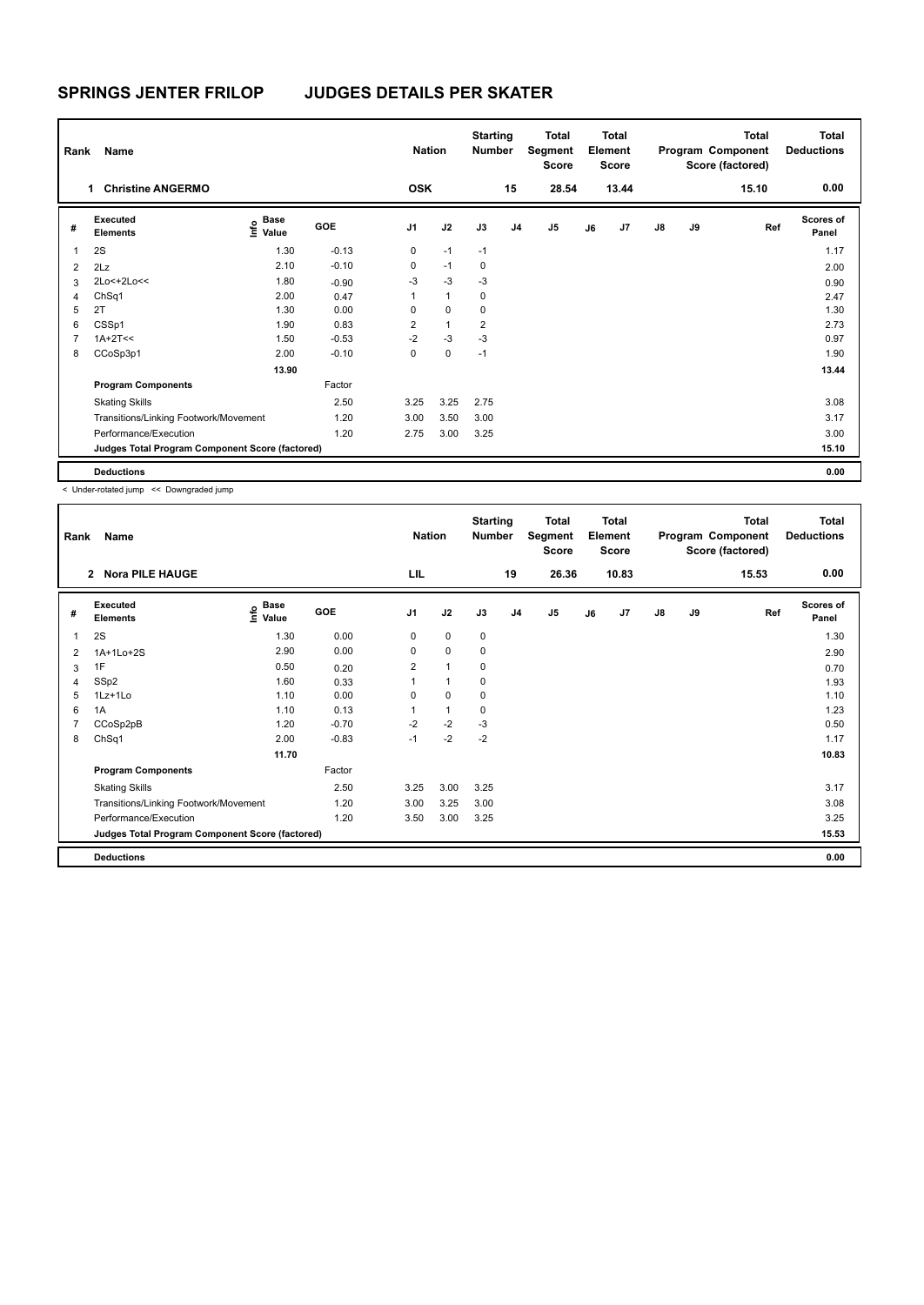| Rank           | Name                                            |                                  |                   | <b>Nation</b>  |             | <b>Starting</b><br><b>Number</b> |                | Total<br>Segment<br>Score |    | <b>Total</b><br>Element<br>Score |               |    | <b>Total</b><br>Program Component<br>Score (factored) | <b>Total</b><br><b>Deductions</b> |
|----------------|-------------------------------------------------|----------------------------------|-------------------|----------------|-------------|----------------------------------|----------------|---------------------------|----|----------------------------------|---------------|----|-------------------------------------------------------|-----------------------------------|
|                | <b>Oda GUNDERSEN</b><br>3                       |                                  |                   | <b>AKK</b>     |             |                                  | 26             | 25.34                     |    | 11.64                            |               |    | 14.70                                                 | 1.00                              |
| #              | Executed<br><b>Elements</b>                     | <b>Base</b><br>o Base<br>⊆ Value | GOE               | J <sub>1</sub> | J2          | J3                               | J <sub>4</sub> | J <sub>5</sub>            | J6 | J7                               | $\mathsf{J}8$ | J9 | Ref                                                   | <b>Scores of</b><br>Panel         |
| 1              | 2S                                              | 1.30                             | $-0.27$           | $-1$           | $-1$        | $-2$                             |                |                           |    |                                  |               |    |                                                       | 1.03                              |
| $\overline{2}$ | 2T                                              | 1.30                             | $-0.07$           | 0              | $-1$        | 0                                |                |                           |    |                                  |               |    |                                                       | 1.23                              |
| 3              | 2Lo+SEQ                                         | 1.44                             | $-0.70$           | $-2$           | $-3$        | $-2$                             |                |                           |    |                                  |               |    |                                                       | 0.74                              |
| 4              | CCoSp3p2                                        | 2.50                             | 0.07              | 1              | $\mathbf 0$ | $-1$                             |                |                           |    |                                  |               |    |                                                       | 2.57                              |
| 5              | $1A+1T$                                         | 1.50                             | 0.07              | 1              | $\mathbf 0$ | 0                                |                |                           |    |                                  |               |    |                                                       | 1.57                              |
| 6              | ChSq1                                           | 2.00                             | 0.30              | 1              | $-1$        | 1                                |                |                           |    |                                  |               |    |                                                       | 2.30                              |
| 7              | SSp2                                            | 1.60                             | 0.17              | 1              | $\mathbf 0$ | 0                                |                |                           |    |                                  |               |    |                                                       | 1.77                              |
| 8              | 2S<                                             | 0.90                             | $-0.47$           | $-2$           | $-2$        | $-3$                             |                |                           |    |                                  |               |    |                                                       | 0.43                              |
|                |                                                 | 12.54                            |                   |                |             |                                  |                |                           |    |                                  |               |    |                                                       | 11.64                             |
|                | <b>Program Components</b>                       |                                  | Factor            |                |             |                                  |                |                           |    |                                  |               |    |                                                       |                                   |
|                | <b>Skating Skills</b>                           |                                  | 2.50              | 3.25           | 2.50        | 3.25                             |                |                           |    |                                  |               |    |                                                       | 3.00                              |
|                | Transitions/Linking Footwork/Movement           |                                  | 1.20              | 3.25           | 3.25        | 3.00                             |                |                           |    |                                  |               |    |                                                       | 3.17                              |
|                | Performance/Execution                           |                                  | 1.20              | 3.25           | 2.75        | 2.50                             |                |                           |    |                                  |               |    |                                                       | 2.83                              |
|                | Judges Total Program Component Score (factored) |                                  |                   |                |             |                                  |                |                           |    |                                  |               |    |                                                       | 14.70                             |
|                | <b>Deductions</b>                               |                                  | $-1.00$<br>Falls: |                |             |                                  |                |                           |    |                                  |               |    |                                                       | $-1.00$                           |

< Under-rotated jump

| Rank | Name                                            |                                             |            | <b>Nation</b>  |             | <b>Starting</b><br><b>Number</b> |                | Total<br>Segment<br>Score |    | <b>Total</b><br>Element<br><b>Score</b> |               |    | <b>Total</b><br>Program Component<br>Score (factored) | <b>Total</b><br><b>Deductions</b> |
|------|-------------------------------------------------|---------------------------------------------|------------|----------------|-------------|----------------------------------|----------------|---------------------------|----|-----------------------------------------|---------------|----|-------------------------------------------------------|-----------------------------------|
|      | 4 Lisa THRONÆS                                  |                                             |            | <b>TSK</b>     |             |                                  | 5              | 21.56                     |    | 10.63                                   |               |    | 10.93                                                 | 0.00                              |
| #    | Executed<br><b>Elements</b>                     | <b>Base</b><br>e <sup>Base</sup><br>⊆ Value | <b>GOE</b> | J <sub>1</sub> | J2          | J3                               | J <sub>4</sub> | J <sub>5</sub>            | J6 | J7                                      | $\mathsf{J}8$ | J9 | Ref                                                   | Scores of<br>Panel                |
| 1    | $1A+1L0$                                        | 1.60                                        | 0.00       | 0              | 0           | 0                                |                |                           |    |                                         |               |    |                                                       | 1.60                              |
| 2    | 2Lo<                                            | 1.30                                        | $-0.50$    | $-2$           | $-2$        | $-1$                             |                |                           |    |                                         |               |    |                                                       | 0.80                              |
| 3    | 2S                                              | 1.30                                        | $-0.20$    | $-1$           | $-1$        | $-1$                             |                |                           |    |                                         |               |    |                                                       | 1.10                              |
| 4    | CCoSp3pB                                        | 1.70                                        | $-0.40$    | $-1$           | $-1$        | $-2$                             |                |                           |    |                                         |               |    |                                                       | 1.30                              |
| 5    | 1A                                              | 1.10                                        | $-0.07$    | 0              | $-1$        | 0                                |                |                           |    |                                         |               |    |                                                       | 1.03                              |
| 6    | ChSq1                                           | 2.00                                        | 0.00       | 0              | $\mathbf 0$ | 0                                |                |                           |    |                                         |               |    |                                                       | 2.00                              |
| 7    | $1F+1Lo+1S$                                     | 1.40                                        | 0.07       |                | $\mathbf 0$ | 0                                |                |                           |    |                                         |               |    |                                                       | 1.47                              |
| 8    | SSpB                                            | 1.10                                        | 0.23       | 1              | $-1$        | 1                                |                |                           |    |                                         |               |    |                                                       | 1.33                              |
|      |                                                 | 11.50                                       |            |                |             |                                  |                |                           |    |                                         |               |    |                                                       | 10.63                             |
|      | <b>Program Components</b>                       |                                             | Factor     |                |             |                                  |                |                           |    |                                         |               |    |                                                       |                                   |
|      | <b>Skating Skills</b>                           |                                             | 2.50       | 2.50           | 1.75        | 2.50                             |                |                           |    |                                         |               |    |                                                       | 2.25                              |
|      | Transitions/Linking Footwork/Movement           |                                             | 1.20       | 2.25           | 2.25        | 2.25                             |                |                           |    |                                         |               |    |                                                       | 2.25                              |
|      | Performance/Execution                           |                                             | 1.20       | 2.50           | 2.00        | 2.00                             |                |                           |    |                                         |               |    |                                                       | 2.17                              |
|      | Judges Total Program Component Score (factored) |                                             |            |                |             |                                  |                |                           |    |                                         |               |    |                                                       | 10.93                             |
|      | <b>Deductions</b>                               |                                             |            |                |             |                                  |                |                           |    |                                         |               |    |                                                       | 0.00                              |

< Under-rotated jump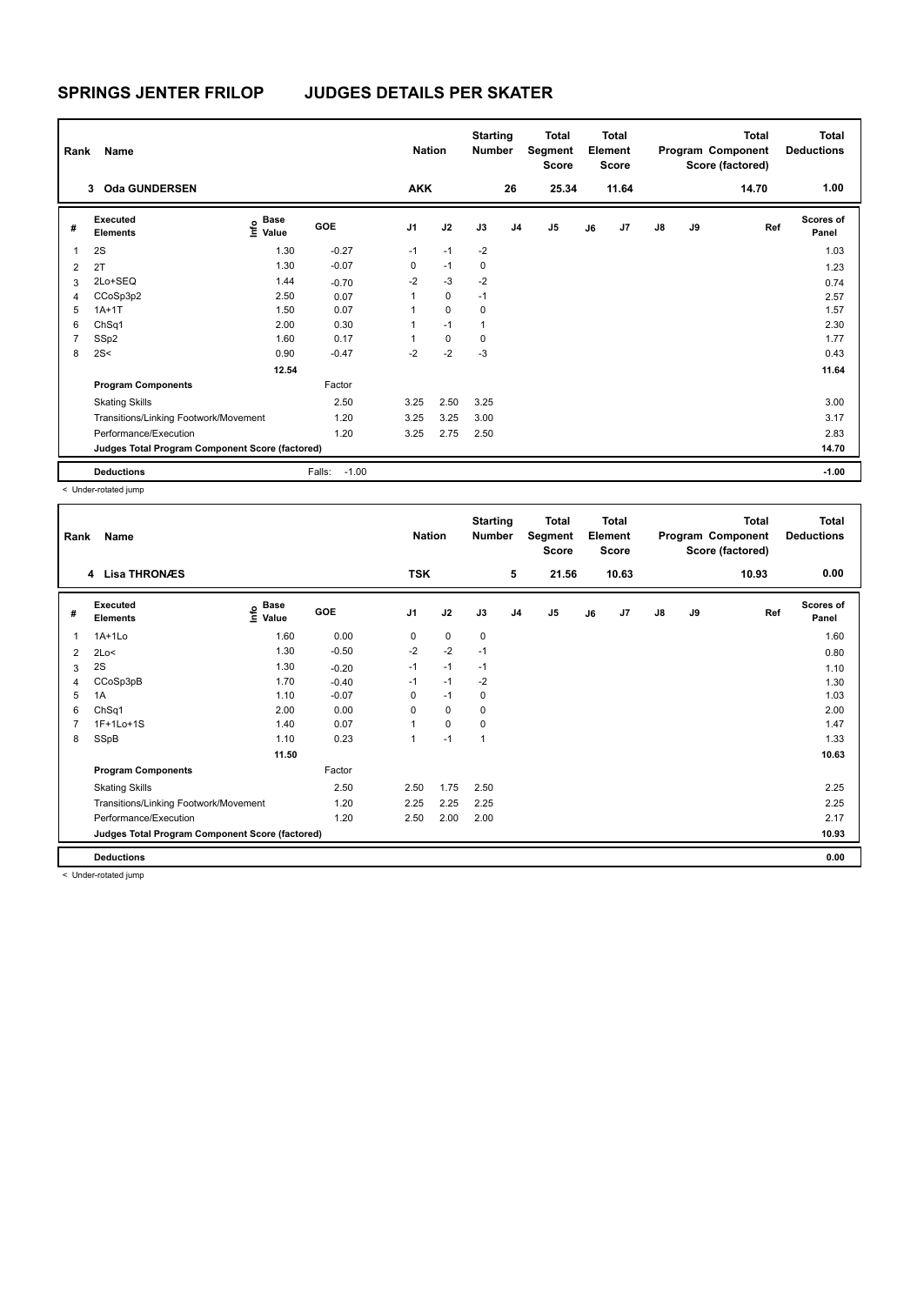| Rank           | Name                                            |                           |         | <b>Nation</b> |             | <b>Starting</b><br><b>Number</b> |                | <b>Total</b><br>Segment<br><b>Score</b> |    | Total<br>Element<br><b>Score</b> |               |    | <b>Total</b><br>Program Component<br>Score (factored) | Total<br><b>Deductions</b> |
|----------------|-------------------------------------------------|---------------------------|---------|---------------|-------------|----------------------------------|----------------|-----------------------------------------|----|----------------------------------|---------------|----|-------------------------------------------------------|----------------------------|
|                | <b>Ellen LERUM</b><br>5                         |                           |         | <b>BKK</b>    |             |                                  | 11             | 20.17                                   |    | 9.54                             |               |    | 11.63                                                 | 1.00                       |
| #              | <b>Executed</b><br><b>Elements</b>              | Base<br>o Base<br>⊆ Value | GOE     | J1            | J2          | J3                               | J <sub>4</sub> | J5                                      | J6 | J7                               | $\mathsf{J}8$ | J9 | Ref                                                   | <b>Scores of</b><br>Panel  |
| $\mathbf{1}$   | Α                                               | 0.00                      | 0.00    |               |             | $\overline{\phantom{a}}$         |                |                                         |    |                                  |               |    |                                                       | 0.00                       |
| $\overline{2}$ | 1Lo+1Lo+1Lo                                     | 1.50                      | 0.00    | 0             | 0           | 0                                |                |                                         |    |                                  |               |    |                                                       | 1.50                       |
| 3              | 1Lz                                             | 0.60                      | 0.00    | 0             | $\mathbf 0$ | 0                                |                |                                         |    |                                  |               |    |                                                       | 0.60                       |
| 4              | ChSq1                                           | 2.00                      | 0.47    | 2             | $\pmb{0}$   | 0                                |                |                                         |    |                                  |               |    |                                                       | 2.47                       |
| 5              | 1F                                              | 0.50                      | $-0.07$ | 0             | $-1$        | $-1$                             |                |                                         |    |                                  |               |    |                                                       | 0.43                       |
| 6              | $1A+1T$                                         | 1.50                      | $-0.33$ | $-1$          | $-3$        | $-1$                             |                |                                         |    |                                  |               |    |                                                       | 1.17                       |
| $\overline{7}$ | CCoSp3p1                                        | 2.00                      | $-0.10$ | 0             | $\mathbf 0$ | $-1$                             |                |                                         |    |                                  |               |    |                                                       | 1.90                       |
| 8              | SSp1                                            | 1.30                      | 0.17    | 1             | $\mathbf 0$ | 0                                |                |                                         |    |                                  |               |    |                                                       | 1.47                       |
|                |                                                 | 9.40                      |         |               |             |                                  |                |                                         |    |                                  |               |    |                                                       | 9.54                       |
|                | <b>Program Components</b>                       |                           | Factor  |               |             |                                  |                |                                         |    |                                  |               |    |                                                       |                            |
|                | <b>Skating Skills</b>                           |                           | 2.50    | 2.25          | 2.00        | 2.50                             |                |                                         |    |                                  |               |    |                                                       | 2.25                       |
|                | Transitions/Linking Footwork/Movement           |                           | 1.20    | 2.50          | 2.25        | 2.75                             |                |                                         |    |                                  |               |    |                                                       | 2.50                       |
|                | Performance/Execution                           |                           | 1.20    | 2.50          | 2.00        | 3.00                             |                |                                         |    |                                  |               |    |                                                       | 2.50                       |
|                | Judges Total Program Component Score (factored) |                           |         |               |             |                                  |                |                                         |    |                                  |               |    |                                                       | 11.63                      |
|                | <b>Deductions</b>                               | Musikk violation:         | $-1.00$ |               |             |                                  |                |                                         |    |                                  |               |    |                                                       | $-1.00$                    |

| Rank                    | Name                                            |                       |                   | <b>Nation</b>  |             | <b>Starting</b><br><b>Number</b> |                | <b>Total</b><br>Segment<br><b>Score</b> |    | Total<br>Element<br><b>Score</b> |               |    | <b>Total</b><br>Program Component<br>Score (factored) | Total<br><b>Deductions</b> |
|-------------------------|-------------------------------------------------|-----------------------|-------------------|----------------|-------------|----------------------------------|----------------|-----------------------------------------|----|----------------------------------|---------------|----|-------------------------------------------------------|----------------------------|
|                         | <b>Ronja RONDESTVEDT</b><br>6                   |                       |                   | <b>OSK</b>     |             |                                  | 13             | 19.82                                   |    | 9.27                             |               |    | 11.55                                                 | 1.00                       |
| #                       | Executed<br><b>Elements</b>                     | Base<br>Info<br>Value | GOE               | J <sub>1</sub> | J2          | J3                               | J <sub>4</sub> | J5                                      | J6 | J <sub>7</sub>                   | $\mathsf{J}8$ | J9 | Ref                                                   | Scores of<br>Panel         |
| $\overline{\mathbf{1}}$ | 2Lz<<                                           | 0.60                  | $-0.30$           | $-3$           | $-3$        | $-3$                             |                |                                         |    |                                  |               |    |                                                       | 0.30                       |
| $\overline{2}$          | 2S                                              | 1.30                  | $-0.13$           | 0              | $-1$        | $-1$                             |                |                                         |    |                                  |               |    |                                                       | 1.17                       |
| 3                       | 2Lo<                                            | 1.30                  | $-0.40$           | $-2$           | $-1$        | $-1$                             |                |                                         |    |                                  |               |    |                                                       | 0.90                       |
| 4                       | 2A<<                                            | 1.10                  | $-0.60$           | $-3$           | $-3$        | $-3$                             |                |                                         |    |                                  |               |    |                                                       | 0.50                       |
| 5                       | CCoSp3p1                                        | 2.00                  | $-0.30$           | 0              | $-2$        | $-1$                             |                |                                         |    |                                  |               |    |                                                       | 1.70                       |
| 6                       | ChSq1                                           | 2.00                  | 0.00              | 0              | $\mathbf 0$ | 0                                |                |                                         |    |                                  |               |    |                                                       | 2.00                       |
| $\overline{7}$          | $2F<<+1L0$                                      | 1.00                  | $-0.20$           | -3             | $-2$        | $-1$                             |                |                                         |    |                                  |               |    |                                                       | 0.80                       |
| 8                       | CSSp1                                           | 1.90                  | 0.00              | 0              | $\mathbf 0$ | $\mathbf 0$                      |                |                                         |    |                                  |               |    |                                                       | 1.90                       |
|                         |                                                 | 11.20                 |                   |                |             |                                  |                |                                         |    |                                  |               |    |                                                       | 9.27                       |
|                         | <b>Program Components</b>                       |                       | Factor            |                |             |                                  |                |                                         |    |                                  |               |    |                                                       |                            |
|                         | <b>Skating Skills</b>                           |                       | 2.50              | 2.75           | 2.50        | 2.25                             |                |                                         |    |                                  |               |    |                                                       | 2.50                       |
|                         | Transitions/Linking Footwork/Movement           |                       | 1.20              | 2.50           | 3.00        | 1.75                             |                |                                         |    |                                  |               |    |                                                       | 2.42                       |
|                         | Performance/Execution                           |                       | 1.20              | 2.00           | 2.50        | 1.50                             |                |                                         |    |                                  |               |    |                                                       | 2.00                       |
|                         | Judges Total Program Component Score (factored) |                       |                   |                |             |                                  |                |                                         |    |                                  |               |    |                                                       | 11.55                      |
|                         | <b>Deductions</b>                               |                       | $-1.00$<br>Falls: |                |             |                                  |                |                                         |    |                                  |               |    |                                                       | $-1.00$                    |

< Under-rotated jump << Downgraded jump

| Rank | Name                                            |                                  |            | <b>Nation</b>            |                          | <b>Starting</b><br><b>Number</b> |                | <b>Total</b><br>Segment<br><b>Score</b> |    | <b>Total</b><br>Element<br><b>Score</b> |               |    | <b>Total</b><br>Program Component<br>Score (factored) | <b>Total</b><br><b>Deductions</b> |
|------|-------------------------------------------------|----------------------------------|------------|--------------------------|--------------------------|----------------------------------|----------------|-----------------------------------------|----|-----------------------------------------|---------------|----|-------------------------------------------------------|-----------------------------------|
|      | 7 Hanna RIAN                                    |                                  |            | <b>TSK</b>               |                          |                                  | 18             | 19.50                                   |    | 8.67                                    |               |    | 10.83                                                 | 0.00                              |
| #    | Executed<br><b>Elements</b>                     | <b>Base</b><br>e Base<br>⊆ Value | <b>GOE</b> | J <sub>1</sub>           | J2                       | J3                               | J <sub>4</sub> | J <sub>5</sub>                          | J6 | J7                                      | $\mathsf{J}8$ | J9 | Ref                                                   | <b>Scores of</b><br>Panel         |
| 1    | 1A                                              | 1.10                             | 0.00       | 0                        | $\mathbf 0$              | $\mathbf 0$                      |                |                                         |    |                                         |               |    |                                                       | 1.10                              |
| 2    | 1Lz                                             | 0.60                             | 0.00       | 0                        | $\mathbf 0$              | 0                                |                |                                         |    |                                         |               |    |                                                       | 0.60                              |
| 3    | 2S                                              | 1.30                             | $-0.20$    | $-1$                     | $-1$                     | $-1$                             |                |                                         |    |                                         |               |    |                                                       | 1.10                              |
| 4    | CCoSp0                                          | 0.00                             | 0.00       | $\overline{\phantom{0}}$ | $\overline{\phantom{a}}$ | $\overline{\phantom{a}}$         |                |                                         |    |                                         |               |    |                                                       | 0.00                              |
| 5    | 1F+1Lo+1T                                       | 1.40                             | 0.00       | 0                        | 0                        | 0                                |                |                                         |    |                                         |               |    |                                                       | 1.40                              |
| 6    | $1A+1Lo$                                        | 1.60                             | 0.00       | 0                        | $\mathbf 0$              | $\mathbf 0$                      |                |                                         |    |                                         |               |    |                                                       | 1.60                              |
|      | SSp1                                            | 1.30                             | $-0.10$    | 0                        | $-1$                     | 0                                |                |                                         |    |                                         |               |    |                                                       | 1.20                              |
| 8    | ChSq1                                           | 2.00                             | $-0.33$    | $\mathbf 0$              | $-1$                     | $-1$                             |                |                                         |    |                                         |               |    |                                                       | 1.67                              |
|      |                                                 | 9.30                             |            |                          |                          |                                  |                |                                         |    |                                         |               |    |                                                       | 8.67                              |
|      | <b>Program Components</b>                       |                                  | Factor     |                          |                          |                                  |                |                                         |    |                                         |               |    |                                                       |                                   |
|      | <b>Skating Skills</b>                           |                                  | 2.50       | 2.00                     | 2.00                     | 2.75                             |                |                                         |    |                                         |               |    |                                                       | 2.25                              |
|      | Transitions/Linking Footwork/Movement           |                                  | 1.20       | 1.50                     | 2.25                     | 2.50                             |                |                                         |    |                                         |               |    |                                                       | 2.08                              |
|      | Performance/Execution                           |                                  | 1.20       | 2.25                     | 2.00                     | 2.50                             |                |                                         |    |                                         |               |    |                                                       | 2.25                              |
|      | Judges Total Program Component Score (factored) |                                  |            |                          |                          |                                  |                |                                         |    |                                         |               |    |                                                       | 10.83                             |
|      | <b>Deductions</b>                               |                                  |            |                          |                          |                                  |                |                                         |    |                                         |               |    |                                                       | 0.00                              |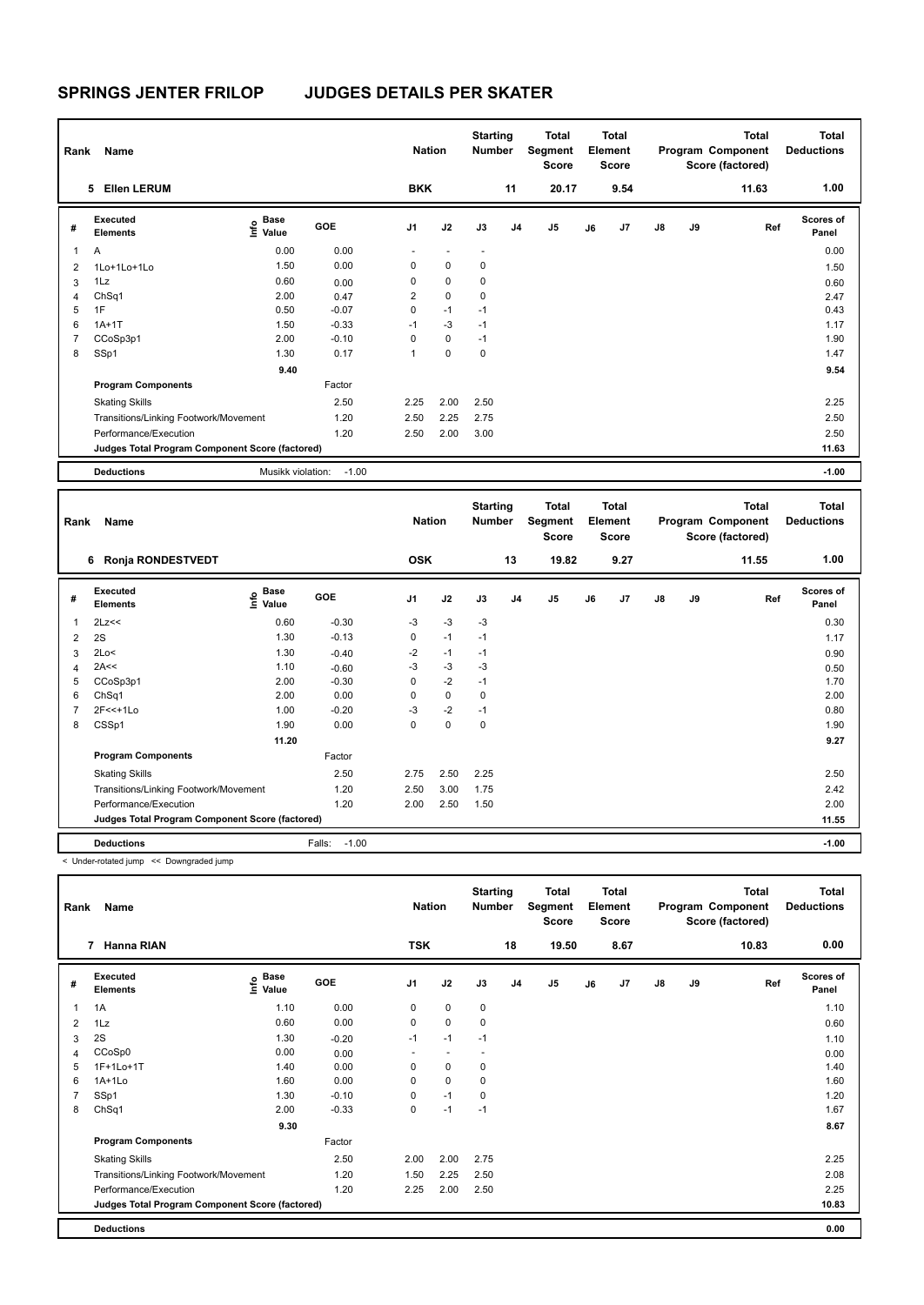| Rank | Name                                            |                                           |            | <b>Nation</b>  |             | <b>Starting</b><br><b>Number</b> |                | Total<br>Segment<br><b>Score</b> |    | <b>Total</b><br>Element<br><b>Score</b> |               |    | <b>Total</b><br>Program Component<br>Score (factored) | <b>Total</b><br><b>Deductions</b> |
|------|-------------------------------------------------|-------------------------------------------|------------|----------------|-------------|----------------------------------|----------------|----------------------------------|----|-----------------------------------------|---------------|----|-------------------------------------------------------|-----------------------------------|
|      | Kaja Hellem ISDAHL<br>8                         |                                           |            | <b>TSK</b>     |             |                                  | $\overline{7}$ | 19.40                            |    | 9.30                                    |               |    | 10.10                                                 | 0.00                              |
| #    | Executed<br><b>Elements</b>                     | $\frac{6}{5}$ Base<br>$\frac{1}{5}$ Value | <b>GOE</b> | J <sub>1</sub> | J2          | J3                               | J <sub>4</sub> | J <sub>5</sub>                   | J6 | J7                                      | $\mathsf{J}8$ | J9 | Ref                                                   | <b>Scores of</b><br>Panel         |
| 1    | $1A+1T+1T$                                      | 1.90                                      | 0.00       | 0              | $\mathbf 0$ | 0                                |                |                                  |    |                                         |               |    |                                                       | 1.90                              |
| 2    | 2S<                                             | 0.90                                      | $-0.60$    | $-3$           | $-3$        | $-3$                             |                |                                  |    |                                         |               |    |                                                       | 0.30                              |
| 3    | ChSq1                                           | 2.00                                      | 0.00       | 0              | $\mathbf 0$ | 0                                |                |                                  |    |                                         |               |    |                                                       | 2.00                              |
| 4    | 1Lz                                             | 0.60                                      | 0.00       | 0              | $\mathbf 0$ | $\mathbf 0$                      |                |                                  |    |                                         |               |    |                                                       | 0.60                              |
| 5    | LSp1                                            | 1.50                                      | $-0.10$    | 0              | $-1$        | 0                                |                |                                  |    |                                         |               |    |                                                       | 1.40                              |
| 6    | 1A                                              | 1.10                                      | 0.00       | 0              | $\mathbf 0$ | 0                                |                |                                  |    |                                         |               |    |                                                       | 1.10                              |
| 7    | CCoSp2pB                                        | 1.20                                      | $-0.20$    | 0              | $-1$        | $-1$                             |                |                                  |    |                                         |               |    |                                                       | 1.00                              |
| 8    | $1F+1Lo$                                        | 1.00                                      | 0.00       | 0              | 0           | 0                                |                |                                  |    |                                         |               |    |                                                       | 1.00                              |
|      |                                                 | 10.20                                     |            |                |             |                                  |                |                                  |    |                                         |               |    |                                                       | 9.30                              |
|      | <b>Program Components</b>                       |                                           | Factor     |                |             |                                  |                |                                  |    |                                         |               |    |                                                       |                                   |
|      | <b>Skating Skills</b>                           |                                           | 2.50       | 2.00           | 1.50        | 2.50                             |                |                                  |    |                                         |               |    |                                                       | 2.00                              |
|      | Transitions/Linking Footwork/Movement           |                                           | 1.20       | 1.50           | 1.75        | 2.25                             |                |                                  |    |                                         |               |    |                                                       | 1.83                              |
|      | Performance/Execution                           |                                           | 1.20       | 2.25           | 2.25        | 2.75                             |                |                                  |    |                                         |               |    |                                                       | 2.42                              |
|      | Judges Total Program Component Score (factored) |                                           |            |                |             |                                  |                |                                  |    |                                         |               |    |                                                       | 10.10                             |
|      | <b>Deductions</b>                               |                                           |            |                |             |                                  |                |                                  |    |                                         |               |    |                                                       | 0.00                              |

< Under-rotated jump

| Rank | Name                                            |                                  |                   | <b>Nation</b>  |             | <b>Starting</b><br><b>Number</b> |                | <b>Total</b><br>Segment<br>Score |    | <b>Total</b><br>Element<br><b>Score</b> |               |    | <b>Total</b><br>Program Component<br>Score (factored) | <b>Total</b><br><b>Deductions</b> |
|------|-------------------------------------------------|----------------------------------|-------------------|----------------|-------------|----------------------------------|----------------|----------------------------------|----|-----------------------------------------|---------------|----|-------------------------------------------------------|-----------------------------------|
|      | <b>Frida Marie SAGBERG</b><br>9                 |                                  |                   | <b>BKK</b>     |             |                                  | 12             | 18.84                            |    | 10.14                                   |               |    | 9.70                                                  | 1.00                              |
| #    | Executed<br><b>Elements</b>                     | <b>Base</b><br>e Base<br>⊆ Value | <b>GOE</b>        | J <sub>1</sub> | J2          | J3                               | J <sub>4</sub> | J <sub>5</sub>                   | J6 | J7                                      | $\mathsf{J}8$ | J9 | Ref                                                   | <b>Scores of</b><br>Panel         |
| 1    | 1A                                              | 1.10                             | 0.00              | 0              | 0           | 0                                |                |                                  |    |                                         |               |    |                                                       | 1.10                              |
| 2    | 2S                                              | 1.30                             | $-0.60$           | -3             | $-3$        | $-3$                             |                |                                  |    |                                         |               |    |                                                       | 0.70                              |
| 3    | $1A+1T$                                         | 1.50                             | 0.00              | 0              | 0           | 0                                |                |                                  |    |                                         |               |    |                                                       | 1.50                              |
| 4    | SSp1                                            | 1.30                             | $-0.10$           | 0              | $\mathbf 0$ | $-1$                             |                |                                  |    |                                         |               |    |                                                       | 1.20                              |
| 5    | 1Lz+1Lo+1T                                      | 1.50                             | 0.00              | $\Omega$       | $\mathbf 0$ | 0                                |                |                                  |    |                                         |               |    |                                                       | 1.50                              |
| 6    | 2S<                                             | 0.90                             | $-0.33$           | $-2$           | $-2$        | $-1$                             |                |                                  |    |                                         |               |    |                                                       | 0.57                              |
|      | ChSq1                                           | 2.00                             | $-0.33$           | 0              | $-1$        | $-1$                             |                |                                  |    |                                         |               |    |                                                       | 1.67                              |
| 8    | CCoSp3p1                                        | 2.00                             | $-0.10$           | 0              | $-1$        | 0                                |                |                                  |    |                                         |               |    |                                                       | 1.90                              |
|      |                                                 | 11.60                            |                   |                |             |                                  |                |                                  |    |                                         |               |    |                                                       | 10.14                             |
|      | <b>Program Components</b>                       |                                  | Factor            |                |             |                                  |                |                                  |    |                                         |               |    |                                                       |                                   |
|      | <b>Skating Skills</b>                           |                                  | 2.50              | 2.25           | 2.00        | 1.75                             |                |                                  |    |                                         |               |    |                                                       | 2.00                              |
|      | Transitions/Linking Footwork/Movement           |                                  | 1.20              | 1.75           | 2.00        | 1.50                             |                |                                  |    |                                         |               |    |                                                       | 1.75                              |
|      | Performance/Execution                           |                                  | 1.20              | 2.00           | 2.25        | 2.25                             |                |                                  |    |                                         |               |    |                                                       | 2.17                              |
|      | Judges Total Program Component Score (factored) |                                  |                   |                |             |                                  |                |                                  |    |                                         |               |    |                                                       | 9.70                              |
|      | <b>Deductions</b>                               |                                  | $-1.00$<br>Falls: |                |             |                                  |                |                                  |    |                                         |               |    |                                                       | $-1.00$                           |
|      | .                                               |                                  |                   |                |             |                                  |                |                                  |    |                                         |               |    |                                                       |                                   |

< Under-rotated jump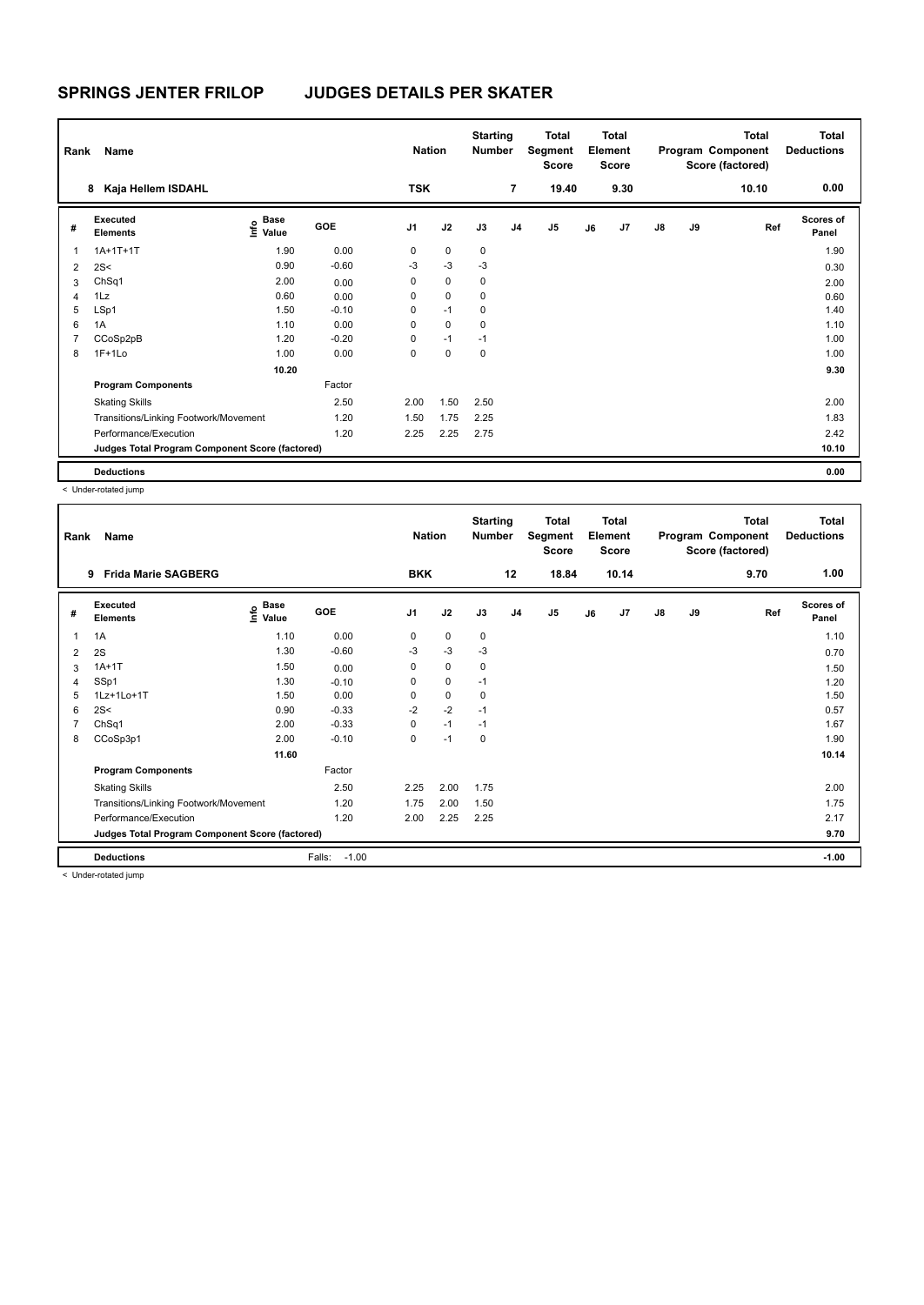| Rank           | Name                                            |                              |         | <b>Nation</b> |           | <b>Starting</b><br><b>Number</b> |                | Total<br>Segment<br><b>Score</b> |    | <b>Total</b><br>Element<br><b>Score</b> |               |    | <b>Total</b><br>Program Component<br>Score (factored) | Total<br><b>Deductions</b> |
|----------------|-------------------------------------------------|------------------------------|---------|---------------|-----------|----------------------------------|----------------|----------------------------------|----|-----------------------------------------|---------------|----|-------------------------------------------------------|----------------------------|
|                | <b>Christine OKSVANG</b><br>10                  |                              |         | <b>RKK</b>    |           |                                  | 20             | 18.44                            |    | 9.24                                    |               |    | 9.20                                                  | 0.00                       |
| #              | Executed<br><b>Elements</b>                     | <b>Base</b><br>Info<br>Value | GOE     | J1            | J2        | J3                               | J <sub>4</sub> | J5                               | J6 | J7                                      | $\mathsf{J}8$ | J9 | Ref                                                   | <b>Scores of</b><br>Panel  |
| 1              | $1A+1T$                                         | 1.50                         | $-0.13$ | 0             | $-1$      | $-1$                             |                |                                  |    |                                         |               |    |                                                       | 1.37                       |
| 2              | 1Lo+1T+1Lo                                      | 1.40                         | 0.00    | 0             | 0         | 0                                |                |                                  |    |                                         |               |    |                                                       | 1.40                       |
| 3              | SSp1                                            | 1.30                         | 0.17    | 1             | $\pmb{0}$ | 0                                |                |                                  |    |                                         |               |    |                                                       | 1.47                       |
| $\overline{4}$ | 1Lz                                             | 0.60                         | 0.00    | 0             | 0         | 0                                |                |                                  |    |                                         |               |    |                                                       | 0.60                       |
| 5              | ChSq1                                           | 2.00                         | 0.23    | 0             | $\pmb{0}$ | 1                                |                |                                  |    |                                         |               |    |                                                       | 2.23                       |
| 6              | CCoSp2pBV1                                      | 1.00                         | $-0.30$ | 0             | $-2$      | $-1$                             |                |                                  |    |                                         |               |    |                                                       | 0.70                       |
| $\overline{7}$ | 1A                                              | 1.10                         | $-0.13$ | $-1$          | $-1$      | 0                                |                |                                  |    |                                         |               |    |                                                       | 0.97                       |
| 8              | 1F                                              | 0.50                         | 0.00    | 0             | 0         | 0                                |                |                                  |    |                                         |               |    |                                                       | 0.50                       |
|                |                                                 | 9.40                         |         |               |           |                                  |                |                                  |    |                                         |               |    |                                                       | 9.24                       |
|                | <b>Program Components</b>                       |                              | Factor  |               |           |                                  |                |                                  |    |                                         |               |    |                                                       |                            |
|                | <b>Skating Skills</b>                           |                              | 2.50    | 2.00          | 2.00      | 2.25                             |                |                                  |    |                                         |               |    |                                                       | 2.08                       |
|                | Transitions/Linking Footwork/Movement           |                              | 1.20    | 1.50          | 1.75      | 2.00                             |                |                                  |    |                                         |               |    |                                                       | 1.75                       |
|                | Performance/Execution                           |                              | 1.20    | 1.50          | 1.75      | 1.50                             |                |                                  |    |                                         |               |    |                                                       | 1.58                       |
|                | Judges Total Program Component Score (factored) |                              |         |               |           |                                  |                |                                  |    |                                         |               |    |                                                       | 9.20                       |
|                | <b>Deductions</b>                               |                              |         |               |           |                                  |                |                                  |    |                                         |               |    |                                                       | 0.00                       |

| Rank           | Name                                            |    |                                                          |            | <b>Nation</b>  |             | <b>Starting</b><br><b>Number</b> |                | <b>Total</b><br>Segment<br><b>Score</b> |    | <b>Total</b><br>Element<br><b>Score</b> |               |    | <b>Total</b><br>Program Component<br>Score (factored) | <b>Total</b><br><b>Deductions</b> |
|----------------|-------------------------------------------------|----|----------------------------------------------------------|------------|----------------|-------------|----------------------------------|----------------|-----------------------------------------|----|-----------------------------------------|---------------|----|-------------------------------------------------------|-----------------------------------|
|                | Johanne Bang NES<br>11                          |    |                                                          |            | <b>AKK</b>     |             |                                  | 23             | 17.87                                   |    | 9.07                                    |               |    | 8.80                                                  | 0.00                              |
| #              | <b>Executed</b><br><b>Elements</b>              |    | <b>Base</b><br>$\frac{e}{E}$ Base<br>$\frac{e}{E}$ Value | <b>GOE</b> | J <sub>1</sub> | J2          | J3                               | J <sub>4</sub> | J <sub>5</sub>                          | J6 | J7                                      | $\mathsf{J}8$ | J9 | Ref                                                   | Scores of<br>Panel                |
| 1              | 1A                                              |    | 1.10                                                     | 0.00       | $\mathbf 0$    | $\mathbf 0$ | $\mathbf 0$                      |                |                                         |    |                                         |               |    |                                                       | 1.10                              |
| 2              | 1Lz+1Lo+1T                                      |    | 1.50                                                     | $-0.03$    | $-1$           | $\mathbf 0$ | $\mathbf 0$                      |                |                                         |    |                                         |               |    |                                                       | 1.47                              |
| 3              | 2S                                              |    | 1.30                                                     | $-0.07$    | 0              | $-1$        | $\mathbf 0$                      |                |                                         |    |                                         |               |    |                                                       | 1.23                              |
| 4              | Cosp2p1                                         |    | 1.20                                                     | $-0.20$    | 0              | $-1$        | $-1$                             |                |                                         |    |                                         |               |    |                                                       | 1.00                              |
| 5              | $1F+1lo$                                        |    | 1.00                                                     | 0.00       | 0              | $\mathbf 0$ | $\mathbf 0$                      |                |                                         |    |                                         |               |    |                                                       | 1.00                              |
| 6              | chsq1                                           |    | 2.00                                                     | $-1.00$    | $-2$           | $-2$        | $-2$                             |                |                                         |    |                                         |               |    |                                                       | 1.00                              |
| $\overline{7}$ | 1Lz                                             | л. | 0.60                                                     | $-0.10$    | $-1$           | $-1$        | $-1$                             |                |                                         |    |                                         |               |    |                                                       | 0.50                              |
| 8              | SSp2                                            |    | 1.60                                                     | 0.17       | 1              | $\mathbf 0$ | $\mathbf 0$                      |                |                                         |    |                                         |               |    |                                                       | 1.77                              |
|                |                                                 |    | 10.30                                                    |            |                |             |                                  |                |                                         |    |                                         |               |    |                                                       | 9.07                              |
|                | <b>Program Components</b>                       |    |                                                          | Factor     |                |             |                                  |                |                                         |    |                                         |               |    |                                                       |                                   |
|                | <b>Skating Skills</b>                           |    |                                                          | 2.50       | 1.75           | 1.75        | 2.25                             |                |                                         |    |                                         |               |    |                                                       | 1.92                              |
|                | Transitions/Linking Footwork/Movement           |    |                                                          | 1.20       | 1.50           | 2.00        | 2.00                             |                |                                         |    |                                         |               |    |                                                       | 1.83                              |
|                | Performance/Execution                           |    |                                                          | 1.20       | 1.50           | 1.50        | 1.50                             |                |                                         |    |                                         |               |    |                                                       | 1.50                              |
|                | Judges Total Program Component Score (factored) |    |                                                          |            |                |             |                                  |                |                                         |    |                                         |               |    |                                                       | 8.80                              |
|                | <b>Deductions</b>                               |    |                                                          |            |                |             |                                  |                |                                         |    |                                         |               |    |                                                       | 0.00                              |

! Not clear edge

| Rank | Name                                            |                           |                   | <b>Nation</b>  |             | <b>Starting</b><br><b>Number</b> |                | Total<br>Segment<br><b>Score</b> |    | Total<br>Element<br><b>Score</b> |               |    | <b>Total</b><br>Program Component<br>Score (factored) | <b>Total</b><br><b>Deductions</b> |
|------|-------------------------------------------------|---------------------------|-------------------|----------------|-------------|----------------------------------|----------------|----------------------------------|----|----------------------------------|---------------|----|-------------------------------------------------------|-----------------------------------|
|      | <b>Erika FAANESSEN</b><br>$12 \,$               |                           |                   | <b>BKK</b>     |             |                                  | 6              | 17.69                            |    | 9.01                             |               |    | 9.68                                                  | 1.00                              |
| #    | <b>Executed</b><br><b>Elements</b>              | <b>Base</b><br>۴<br>Value | <b>GOE</b>        | J <sub>1</sub> | J2          | J3                               | J <sub>4</sub> | J <sub>5</sub>                   | J6 | J7                               | $\mathsf{J}8$ | J9 | Ref                                                   | <b>Scores of</b><br>Panel         |
| 1    | 1A                                              | 1.10                      | $-0.20$           | $-1$           | $-1$        | $-1$                             |                |                                  |    |                                  |               |    |                                                       | 0.90                              |
| 2    | $1$ Lo $+1$ Lo                                  | 1.00                      | 0.00              | 0              | 0           | 0                                |                |                                  |    |                                  |               |    |                                                       | 1.00                              |
| 3    | SSp2                                            | 1.60                      | 0.17              | 1              | 0           | 0                                |                |                                  |    |                                  |               |    |                                                       | 1.77                              |
| 4    | 1Lz+1Lo+1T                                      | 1.50                      | $-0.03$           | $-1$           | $\mathbf 0$ | 0                                |                |                                  |    |                                  |               |    |                                                       | 1.47                              |
| 5    | 1A                                              | 1.10                      | $-0.60$           | $-3$           | $-3$        | $-3$                             |                |                                  |    |                                  |               |    |                                                       | 0.50                              |
| 6    | ChSq1                                           | 2.00                      | $-0.33$           | $-1$           | $-1$        | 0                                |                |                                  |    |                                  |               |    |                                                       | 1.67                              |
|      | 1F                                              | 0.50                      | 0.00              | $\Omega$       | 0           | 0                                |                |                                  |    |                                  |               |    |                                                       | 0.50                              |
| 8    | CCoSp2p1                                        | 1.40                      | $-0.20$           | $-1$           | $-1$        | 0                                |                |                                  |    |                                  |               |    |                                                       | 1.20                              |
|      |                                                 | 10.20                     |                   |                |             |                                  |                |                                  |    |                                  |               |    |                                                       | 9.01                              |
|      | <b>Program Components</b>                       |                           | Factor            |                |             |                                  |                |                                  |    |                                  |               |    |                                                       |                                   |
|      | <b>Skating Skills</b>                           |                           | 2.50              | 2.25           | 1.50        | 1.75                             |                |                                  |    |                                  |               |    |                                                       | 1.83                              |
|      | Transitions/Linking Footwork/Movement           |                           | 1.20              | 2.50           | 2.00        | 1.75                             |                |                                  |    |                                  |               |    |                                                       | 2.08                              |
|      | Performance/Execution                           |                           | 1.20              | 2.50           | 1.50        | 2.50                             |                |                                  |    |                                  |               |    |                                                       | 2.17                              |
|      | Judges Total Program Component Score (factored) |                           |                   |                |             |                                  |                |                                  |    |                                  |               |    |                                                       | 9.68                              |
|      | <b>Deductions</b>                               |                           | $-1.00$<br>Falls: |                |             |                                  |                |                                  |    |                                  |               |    |                                                       | $-1.00$                           |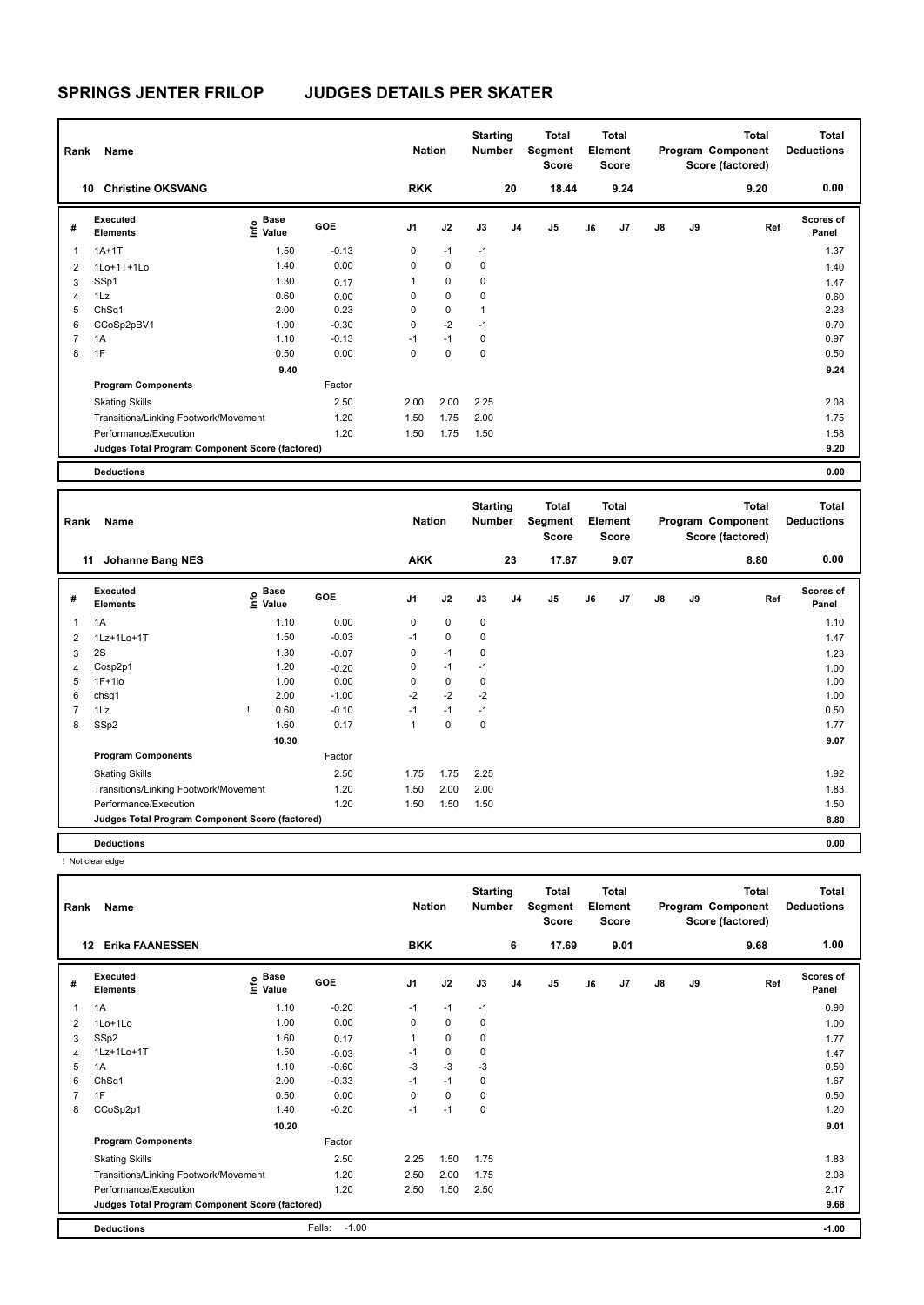| Rank           | Name                                            |                              | <b>Nation</b>     |                | <b>Starting</b><br><b>Number</b> |              | <b>Total</b><br>Segment<br><b>Score</b> |                | Total<br>Element<br><b>Score</b> |      |               | <b>Total</b><br>Program Component<br>Score (factored) | <b>Total</b><br><b>Deductions</b> |                    |
|----------------|-------------------------------------------------|------------------------------|-------------------|----------------|----------------------------------|--------------|-----------------------------------------|----------------|----------------------------------|------|---------------|-------------------------------------------------------|-----------------------------------|--------------------|
|                | <b>Astrid LILLE</b><br>13                       |                              |                   | <b>AKK</b>     |                                  |              | 22                                      | 17.66          |                                  | 9.23 |               |                                                       | 10.43                             | 2.00               |
| #              | Executed<br><b>Elements</b>                     | <b>Base</b><br>Info<br>Value | GOE               | J <sub>1</sub> | J2                               | J3           | J <sub>4</sub>                          | J <sub>5</sub> | J6                               | J7   | $\mathsf{J}8$ | J9                                                    | Ref                               | Scores of<br>Panel |
| $\overline{1}$ | 2S                                              | 1.30                         | $-0.60$           | $-3$           | $-3$                             | $-3$         |                                         |                |                                  |      |               |                                                       |                                   | 0.70               |
| $\overline{2}$ | 2S                                              | 1.30                         | $-0.60$           | $-3$           | $-3$                             | $-3$         |                                         |                |                                  |      |               |                                                       |                                   | 0.70               |
| 3              | CSSp1                                           | 1.90                         | 0.33              | 1              | 0                                | $\mathbf{1}$ |                                         |                |                                  |      |               |                                                       |                                   | 2.23               |
| 4              | ChSq1                                           | 2.00                         | 0.00              | 0              | $\mathbf 0$                      | 0            |                                         |                |                                  |      |               |                                                       |                                   | 2.00               |
| 5              | 1A+1T+1Lo                                       | 2.00                         | $-0.20$           | $-1$           | $-1$                             | $-1$         |                                         |                |                                  |      |               |                                                       |                                   | 1.80               |
| 6              | 1A                                              | 1.10                         | $-0.60$           | $-3$           | $-3$                             | $-3$         |                                         |                |                                  |      |               |                                                       |                                   | 0.50               |
| 7              | 1T                                              | 0.40                         | 0.00              | 0              | 0                                | 0            |                                         |                |                                  |      |               |                                                       |                                   | 0.40               |
| 8              | CCoSp2p1V1                                      | 1.20                         | $-0.30$           | 0              | $-2$                             | $-1$         |                                         |                |                                  |      |               |                                                       |                                   | 0.90               |
|                |                                                 | 11.20                        |                   |                |                                  |              |                                         |                |                                  |      |               |                                                       |                                   | 9.23               |
|                | <b>Program Components</b>                       |                              | Factor            |                |                                  |              |                                         |                |                                  |      |               |                                                       |                                   |                    |
|                | <b>Skating Skills</b>                           |                              | 2.50              | 2.50           | 2.25                             | 2.25         |                                         |                |                                  |      |               |                                                       |                                   | 2.33               |
|                | Transitions/Linking Footwork/Movement           |                              | 1.20              | 2.25           | 2.00                             | 2.00         |                                         |                |                                  |      |               |                                                       |                                   | 2.08               |
|                | Performance/Execution                           |                              | 1.20              | 2.25           | 1.50                             | 1.50         |                                         |                |                                  |      |               |                                                       |                                   | 1.75               |
|                | Judges Total Program Component Score (factored) |                              |                   |                |                                  |              |                                         |                |                                  |      |               |                                                       |                                   | 10.43              |
|                | <b>Deductions</b>                               |                              | $-2.00$<br>Falls: |                |                                  |              |                                         |                |                                  |      |               |                                                       |                                   | $-2.00$            |

| Rank           | Name                                            |                           |         | <b>Nation</b>  |             | <b>Starting</b><br><b>Number</b> |                | <b>Total</b><br>Segment<br><b>Score</b> |    | <b>Total</b><br>Element<br><b>Score</b> |               |    | <b>Total</b><br>Program Component<br>Score (factored) | <b>Total</b><br><b>Deductions</b> |
|----------------|-------------------------------------------------|---------------------------|---------|----------------|-------------|----------------------------------|----------------|-----------------------------------------|----|-----------------------------------------|---------------|----|-------------------------------------------------------|-----------------------------------|
|                | <b>Hanne ELIASSEN</b><br>14                     |                           |         | LIL            |             |                                  | 25             | 17.08                                   |    | 8.70                                    |               |    | 8.38                                                  | 0.00                              |
| #              | Executed<br><b>Elements</b>                     | Base<br>o Base<br>⊆ Value | GOE     | J <sub>1</sub> | J2          | J3                               | J <sub>4</sub> | J <sub>5</sub>                          | J6 | J7                                      | $\mathsf{J}8$ | J9 | Ref                                                   | <b>Scores of</b><br>Panel         |
| 1              | CSp1                                            | 1.40                      | $-0.20$ | 0              | $-1$        | $-1$                             |                |                                         |    |                                         |               |    |                                                       | 1.20                              |
| $\overline{2}$ | 1A                                              | 1.10                      | $-0.40$ | $-2$           | $-2$        | $-2$                             |                |                                         |    |                                         |               |    |                                                       | 0.70                              |
| 3              | 2S<                                             | 0.90                      | $-0.53$ | $-2$           | $-3$        | $-3$                             |                |                                         |    |                                         |               |    |                                                       | 0.37                              |
| 4              | 1Lz                                             | 0.60                      | $-0.07$ | 0              | $-1$        | $-1$                             |                |                                         |    |                                         |               |    |                                                       | 0.53                              |
| 5              | ChSq1                                           | 2.00                      | 0.00    | 0              | $\mathbf 0$ | 0                                |                |                                         |    |                                         |               |    |                                                       | 2.00                              |
| 6              | $1A+1T$                                         | 1.50                      | $-0.20$ | $-1$           | $-1$        | $-1$                             |                |                                         |    |                                         |               |    |                                                       | 1.30                              |
| 7              | CCoSp2p1                                        | 1.40                      | $-0.30$ | 0              | $-2$        | $-1$                             |                |                                         |    |                                         |               |    |                                                       | 1.10                              |
| 8              | 1F+1Lo+1Lo                                      | 1.50                      | 0.00    | 0              | $\mathbf 0$ | 0                                |                |                                         |    |                                         |               |    |                                                       | 1.50                              |
|                |                                                 | 10.40                     |         |                |             |                                  |                |                                         |    |                                         |               |    |                                                       | 8.70                              |
|                | <b>Program Components</b>                       |                           | Factor  |                |             |                                  |                |                                         |    |                                         |               |    |                                                       |                                   |
|                | <b>Skating Skills</b>                           |                           | 2.50    | 2.00           | 1.50        | 1.75                             |                |                                         |    |                                         |               |    |                                                       | 1.75                              |
|                | Transitions/Linking Footwork/Movement           |                           | 1.20    | 1.50           | 1.50        | 1.75                             |                |                                         |    |                                         |               |    |                                                       | 1.58                              |
|                | Performance/Execution                           |                           | 1.20    | 2.25           | 1.50        | 1.50                             |                |                                         |    |                                         |               |    |                                                       | 1.75                              |
|                | Judges Total Program Component Score (factored) |                           |         |                |             |                                  |                |                                         |    |                                         |               |    |                                                       | 8.38                              |
|                | <b>Deductions</b>                               |                           |         |                |             |                                  |                |                                         |    |                                         |               |    |                                                       | 0.00                              |

< Under-rotated jump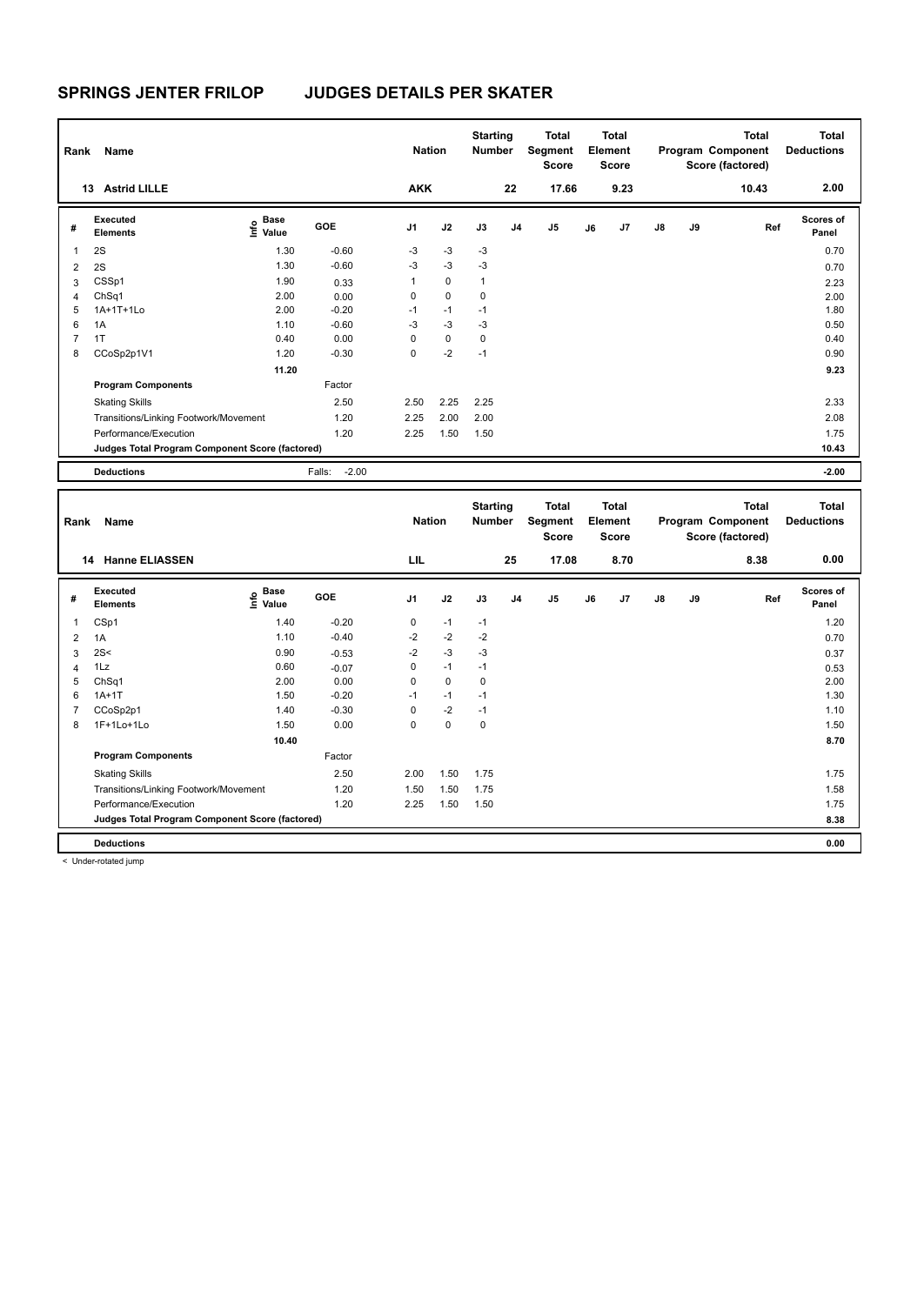| Rank           | Name                                            |                                  |                   | <b>Nation</b>  |              | <b>Starting</b><br><b>Number</b> |                | Total<br>Segment<br>Score |    | <b>Total</b><br>Element<br>Score |               |    | <b>Total</b><br>Program Component<br>Score (factored) | <b>Total</b><br><b>Deductions</b> |
|----------------|-------------------------------------------------|----------------------------------|-------------------|----------------|--------------|----------------------------------|----------------|---------------------------|----|----------------------------------|---------------|----|-------------------------------------------------------|-----------------------------------|
|                | <b>Aurora HOLDEN</b><br>15                      |                                  |                   | <b>GKK</b>     |              |                                  | 21             | 16.78                     |    | 10.20                            |               |    | 7.58                                                  | 1.00                              |
| #              | Executed<br><b>Elements</b>                     | <b>Base</b><br>o Base<br>⊆ Value | GOE               | J <sub>1</sub> | J2           | J3                               | J <sub>4</sub> | J <sub>5</sub>            | J6 | J7                               | $\mathsf{J}8$ | J9 | Ref                                                   | <b>Scores of</b><br>Panel         |
| 1              | 2Lo<                                            | 1.30                             | $-0.40$           | $-2$           | $-1$         | $-1$                             |                |                           |    |                                  |               |    |                                                       | 0.90                              |
| $\overline{2}$ | 1A+1Lo+1T                                       | 2.00                             | 0.00              | 0              | $\mathbf 0$  | 0                                |                |                           |    |                                  |               |    |                                                       | 2.00                              |
| 3              | SSp2                                            | 1.60                             | 0.33              | 0              | $\mathbf{1}$ | 1                                |                |                           |    |                                  |               |    |                                                       | 1.93                              |
| 4              | ChSq1                                           | 2.00                             | $-0.50$           | $-1$           | $-1$         | $-1$                             |                |                           |    |                                  |               |    |                                                       | 1.50                              |
| 5              | 2T<                                             | 0.90                             | $-0.60$           | $-3$           | $-3$         | $-3$                             |                |                           |    |                                  |               |    |                                                       | 0.30                              |
| 6              | 1Lz+1Lo                                         | 1.10                             | $-0.03$           | $-1$           | $\mathbf 0$  | 0                                |                |                           |    |                                  |               |    |                                                       | 1.07                              |
| 7              | 1A                                              | 1.10                             | 0.00              | 0              | $\mathbf 0$  | 0                                |                |                           |    |                                  |               |    |                                                       | 1.10                              |
| 8              | CCoSp3pB                                        | 1.70                             | $-0.30$           | $-2$           | $-1$         | 0                                |                |                           |    |                                  |               |    |                                                       | 1.40                              |
|                |                                                 | 11.70                            |                   |                |              |                                  |                |                           |    |                                  |               |    |                                                       | 10.20                             |
|                | <b>Program Components</b>                       |                                  | Factor            |                |              |                                  |                |                           |    |                                  |               |    |                                                       |                                   |
|                | <b>Skating Skills</b>                           |                                  | 2.50              | 1.50           | 1.75         | 1.75                             |                |                           |    |                                  |               |    |                                                       | 1.67                              |
|                | Transitions/Linking Footwork/Movement           |                                  | 1.20              | 1.25           | 1.50         | 1.25                             |                |                           |    |                                  |               |    |                                                       | 1.33                              |
|                | Performance/Execution                           |                                  | 1.20              | 1.50           | 1.50         | 1.50                             |                |                           |    |                                  |               |    |                                                       | 1.50                              |
|                | Judges Total Program Component Score (factored) |                                  |                   |                |              |                                  |                |                           |    |                                  |               |    |                                                       | 7.58                              |
|                | <b>Deductions</b>                               |                                  | $-1.00$<br>Falls: |                |              |                                  |                |                           |    |                                  |               |    |                                                       | $-1.00$                           |

< Under-rotated jump

| Rank | Name                                            |                                      | <b>Nation</b>     |                | <b>Starting</b><br>Number |      | <b>Total</b><br>Segment<br><b>Score</b> |                | <b>Total</b><br>Element<br><b>Score</b> |      |               | <b>Total</b><br>Program Component<br>Score (factored) | <b>Total</b><br><b>Deductions</b> |                           |
|------|-------------------------------------------------|--------------------------------------|-------------------|----------------|---------------------------|------|-----------------------------------------|----------------|-----------------------------------------|------|---------------|-------------------------------------------------------|-----------------------------------|---------------------------|
| 16   | Silje STÅLEN                                    |                                      |                   | <b>TSK</b>     |                           |      | 24                                      | 16.34          |                                         | 8.76 |               |                                                       | 8.58                              | 1.00                      |
| #    | <b>Executed</b><br><b>Elements</b>              | Base<br>e <sup>Base</sup><br>⊆ Value | <b>GOE</b>        | J <sub>1</sub> | J2                        | J3   | J <sub>4</sub>                          | J <sub>5</sub> | J6                                      | J7   | $\mathsf{J}8$ | J9                                                    | Ref                               | <b>Scores of</b><br>Panel |
| 1    | 2S                                              | 1.30                                 | $-0.60$           | $-3$           | $-3$                      | $-3$ |                                         |                |                                         |      |               |                                                       |                                   | 0.70                      |
| 2    | 1A                                              | 1.10                                 | $-0.27$           | $-1$           | $-2$                      | $-1$ |                                         |                |                                         |      |               |                                                       |                                   | 0.83                      |
| 3    | SSp2                                            | 1.60                                 | 0.23              |                | $-1$                      | 1    |                                         |                |                                         |      |               |                                                       |                                   | 1.83                      |
| 4    | 2T<<                                            | 0.40                                 | $-0.30$           | $-3$           | $-3$                      | -3   |                                         |                |                                         |      |               |                                                       |                                   | 0.10                      |
| 5    | $1A+1T$                                         | 1.50                                 | 0.00              | 0              | 0                         | 0    |                                         |                |                                         |      |               |                                                       |                                   | 1.50                      |
| 6    | CCoSp2pB                                        | 1.20                                 | $-0.30$           | 0              | $-2$                      | $-1$ |                                         |                |                                         |      |               |                                                       |                                   | 0.90                      |
| 7    | 1F+1Lo+1S                                       | 1.40                                 | 0.00              | $\Omega$       | $\mathbf 0$               | 0    |                                         |                |                                         |      |               |                                                       |                                   | 1.40                      |
| 8    | ChSq1                                           | 2.00                                 | $-0.50$           | $-1$           | $-1$                      | $-1$ |                                         |                |                                         |      |               |                                                       |                                   | 1.50                      |
|      |                                                 | 10.50                                |                   |                |                           |      |                                         |                |                                         |      |               |                                                       |                                   | 8.76                      |
|      | <b>Program Components</b>                       |                                      | Factor            |                |                           |      |                                         |                |                                         |      |               |                                                       |                                   |                           |
|      | <b>Skating Skills</b>                           |                                      | 2.50              | 2.25           | 1.75                      | 1.50 |                                         |                |                                         |      |               |                                                       |                                   | 1.83                      |
|      | Transitions/Linking Footwork/Movement           |                                      | 1.20              | 1.50           | 1.50                      | 1.00 |                                         |                |                                         |      |               |                                                       |                                   | 1.33                      |
|      | Performance/Execution                           |                                      | 1.20              | 2.00           | 1.75                      | 2.25 |                                         |                |                                         |      |               |                                                       |                                   | 2.00                      |
|      | Judges Total Program Component Score (factored) |                                      |                   |                |                           |      |                                         |                |                                         |      |               |                                                       |                                   | 8.58                      |
|      | <b>Deductions</b>                               |                                      | $-1.00$<br>Falls: |                |                           |      |                                         |                |                                         |      |               |                                                       |                                   | $-1.00$                   |

<< Downgraded jump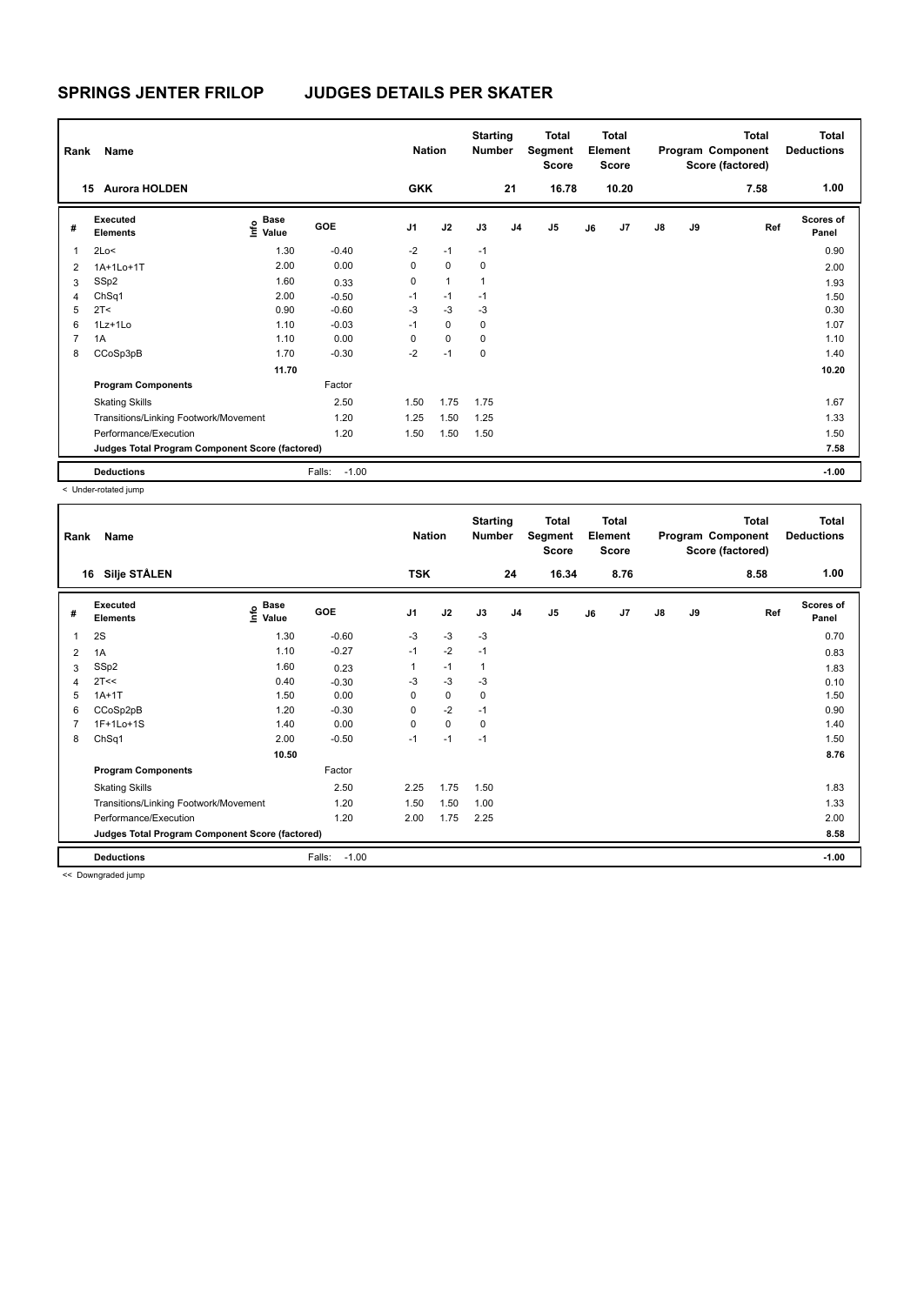| Rank<br>17 | Name<br><b>Tanina LIAN</b>                      |                                  |                   | <b>Nation</b><br><b>TSK</b> |             | <b>Starting</b><br><b>Number</b> | 3              | Total<br>Segment<br><b>Score</b><br>15.36 |    | Total<br>Element<br>Score<br>7.31 |               |    | <b>Total</b><br>Program Component<br>Score (factored)<br>11.05 | Total<br><b>Deductions</b><br>3.00 |
|------------|-------------------------------------------------|----------------------------------|-------------------|-----------------------------|-------------|----------------------------------|----------------|-------------------------------------------|----|-----------------------------------|---------------|----|----------------------------------------------------------------|------------------------------------|
| #          | Executed<br><b>Elements</b>                     | <b>Base</b><br>o Base<br>⊆ Value | GOE               | J <sub>1</sub>              | J2          | J3                               | J <sub>4</sub> | J <sub>5</sub>                            | J6 | J7                                | $\mathsf{J}8$ | J9 | Ref                                                            | <b>Scores of</b><br>Panel          |
| 1          | $1A+1T$                                         | 1.50                             | 0.00              | 0                           | $\mathbf 0$ | 0                                |                |                                           |    |                                   |               |    |                                                                | 1.50                               |
| 2          | 2S                                              | 1.30                             | $-0.60$           | -3                          | $-3$        | $-3$                             |                |                                           |    |                                   |               |    |                                                                | 0.70                               |
| 3          | 2T                                              | 1.30                             | $-0.53$           | $-2$                        | $-3$        | $-3$                             |                |                                           |    |                                   |               |    |                                                                | 0.77                               |
| 4          | CSpB                                            | 1.10                             | 0.07              | $\mathbf{1}$                | $-1$        | 0                                |                |                                           |    |                                   |               |    |                                                                | 1.17                               |
| 5          | ChSq1                                           | 2.00                             | 0.47              |                             | $\mathbf 0$ | 1                                |                |                                           |    |                                   |               |    |                                                                | 2.47                               |
| 6          | $1A+T$                                          | 1.10                             | $-0.40$           | $-2$                        | $-3$        | $-1$                             |                |                                           |    |                                   |               |    |                                                                | 0.70                               |
| 7          | 1F*+1Lo*+1S*                                    | 0.00                             | 0.00              |                             |             |                                  |                |                                           |    |                                   |               |    |                                                                | 0.00                               |
| 8          | Cosp0                                           | 0.00                             | 0.00              |                             |             |                                  |                |                                           |    |                                   |               |    |                                                                | 0.00                               |
|            |                                                 | 8.30                             |                   |                             |             |                                  |                |                                           |    |                                   |               |    |                                                                | 7.31                               |
|            | <b>Program Components</b>                       |                                  | Factor            |                             |             |                                  |                |                                           |    |                                   |               |    |                                                                |                                    |
|            | <b>Skating Skills</b>                           |                                  | 2.50              | 2.50                        | 1.75        | 3.00                             |                |                                           |    |                                   |               |    |                                                                | 2.42                               |
|            | Transitions/Linking Footwork/Movement           |                                  | 1.20              | 2.25                        | 2.00        | 2.75                             |                |                                           |    |                                   |               |    |                                                                | 2.33                               |
|            | Performance/Execution                           |                                  | 1.20              | 1.75                        | 1.75        | 2.00                             |                |                                           |    |                                   |               |    |                                                                | 1.83                               |
|            | Judges Total Program Component Score (factored) |                                  |                   |                             |             |                                  |                |                                           |    |                                   |               |    |                                                                | 11.05                              |
|            | <b>Deductions</b>                               |                                  | $-3.00$<br>Falls: |                             |             |                                  |                |                                           |    |                                   |               |    |                                                                | $-3.00$                            |

\* Invalid element

| Rank | Name                                            |                                             |                   | <b>Nation</b>  |              | <b>Starting</b><br><b>Number</b> |                | <b>Total</b><br>Segment<br><b>Score</b> |    | <b>Total</b><br>Element<br><b>Score</b> |               |    | <b>Total</b><br>Program Component<br>Score (factored) | Total<br><b>Deductions</b> |
|------|-------------------------------------------------|---------------------------------------------|-------------------|----------------|--------------|----------------------------------|----------------|-----------------------------------------|----|-----------------------------------------|---------------|----|-------------------------------------------------------|----------------------------|
| 18   | <b>Marte HAMMERSMARK</b>                        |                                             |                   | LIL            |              |                                  | 9              | 15.30                                   |    | 6.80                                    |               |    | 9.50                                                  | 1.00                       |
| #    | Executed<br><b>Elements</b>                     | <b>Base</b><br>e <sup>Base</sup><br>⊆ Value | GOE               | J <sub>1</sub> | J2           | J3                               | J <sub>4</sub> | J5                                      | J6 | J7                                      | $\mathsf{J}8$ | J9 | Ref                                                   | <b>Scores of</b><br>Panel  |
| 1    | 1A<<                                            | 0.00                                        | 0.00              |                |              |                                  |                |                                         |    |                                         |               |    |                                                       | 0.00                       |
| 2    | 1Lo                                             | 0.50                                        | 0.07              | $\mathbf 0$    | $\mathbf 0$  | 1                                |                |                                         |    |                                         |               |    |                                                       | 0.57                       |
| 3    | Ch <sub>Sq1</sub>                               | 2.00                                        | $-0.17$           | 0              | $-1$         | 0                                |                |                                         |    |                                         |               |    |                                                       | 1.83                       |
| 4    | SSp2                                            | 1.60                                        | 0.33              |                | $\mathbf{1}$ | 0                                |                |                                         |    |                                         |               |    |                                                       | 1.93                       |
| 5    | 1Lz                                             | 0.60                                        | 0.00              | 0              | $\mathbf 0$  | $\mathbf 0$                      |                |                                         |    |                                         |               |    |                                                       | 0.60                       |
| 6    | $1F+1Lo$                                        | 1.00                                        | $-0.13$           | $-1$           | $-2$         | $-1$                             |                |                                         |    |                                         |               |    |                                                       | 0.87                       |
| 7    | $1Lz+1T$                                        | 1.00                                        | 0.00              | 0              | $\mathbf 0$  | 0                                |                |                                         |    |                                         |               |    |                                                       | 1.00                       |
| 8    | CoSp0                                           | 0.00                                        | 0.00              |                |              |                                  |                |                                         |    |                                         |               |    |                                                       | 0.00                       |
|      |                                                 | 6.70                                        |                   |                |              |                                  |                |                                         |    |                                         |               |    |                                                       | 6.80                       |
|      | <b>Program Components</b>                       |                                             | Factor            |                |              |                                  |                |                                         |    |                                         |               |    |                                                       |                            |
|      | <b>Skating Skills</b>                           |                                             | 2.50              | 2.00           | 1.75         | 2.00                             |                |                                         |    |                                         |               |    |                                                       | 1.92                       |
|      | Transitions/Linking Footwork/Movement           |                                             | 1.20              | 2.00           | 1.50         | 1.75                             |                |                                         |    |                                         |               |    |                                                       | 1.75                       |
|      | Performance/Execution                           |                                             | 1.20              | 2.25           | 2.00         | 2.25                             |                |                                         |    |                                         |               |    |                                                       | 2.17                       |
|      | Judges Total Program Component Score (factored) |                                             |                   |                |              |                                  |                |                                         |    |                                         |               |    |                                                       | 9.50                       |
|      | <b>Deductions</b>                               |                                             | Falls:<br>$-1.00$ |                |              |                                  |                |                                         |    |                                         |               |    |                                                       | $-1.00$                    |

<< Downgraded jump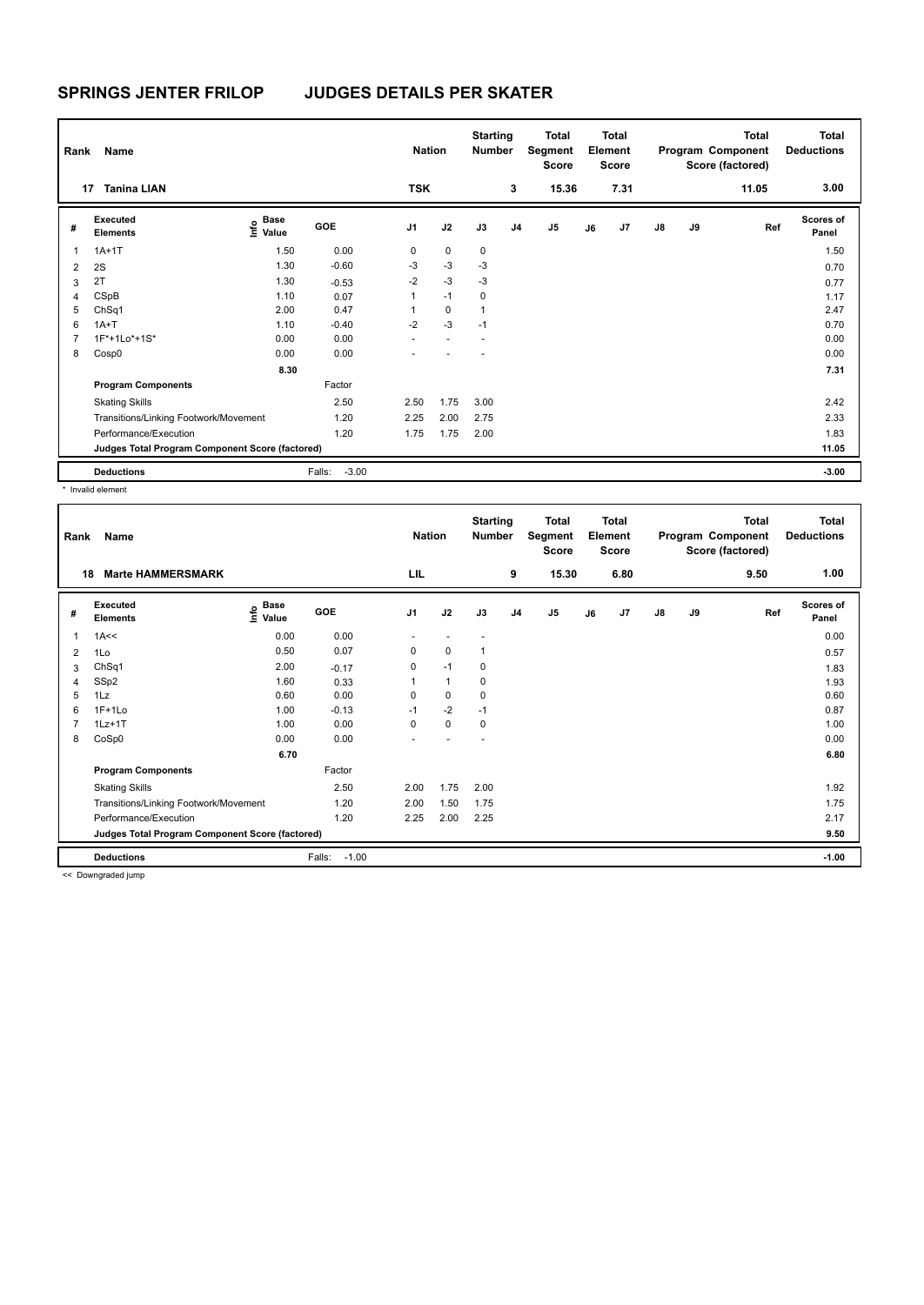| Rank           | Name                                            |                                  |                   | <b>Nation</b>            |                          | <b>Starting</b><br><b>Number</b> |    | <b>Total</b><br>Segment<br><b>Score</b> |    | <b>Total</b><br>Element<br><b>Score</b> |               |    | <b>Total</b><br>Program Component<br>Score (factored) | Total<br><b>Deductions</b> |
|----------------|-------------------------------------------------|----------------------------------|-------------------|--------------------------|--------------------------|----------------------------------|----|-----------------------------------------|----|-----------------------------------------|---------------|----|-------------------------------------------------------|----------------------------|
| 19             | Andrea AASBØ DIETRICHSON                        |                                  |                   | <b>OSK</b>               |                          |                                  | 10 | 14.78                                   |    | 6.55                                    |               |    | 10.23                                                 | 2.00                       |
| #              | Executed<br><b>Elements</b>                     | <b>Base</b><br>o Base<br>⊆ Value | GOE               | J <sub>1</sub>           | J2                       | J3                               | J4 | J <sub>5</sub>                          | J6 | J7                                      | $\mathsf{J}8$ | J9 | Ref                                                   | <b>Scores of</b><br>Panel  |
| $\overline{1}$ | 1A                                              | 1.10                             | 0.00              | 0                        | $\mathbf 0$              | 0                                |    |                                         |    |                                         |               |    |                                                       | 1.10                       |
| $\overline{2}$ | 1Lz+1Lo+1Lo                                     | 1.60                             | $-0.03$           | $-1$                     | $\mathbf 0$              | $\mathbf 0$                      |    |                                         |    |                                         |               |    |                                                       | 1.57                       |
| 3              | 2S<                                             | 0.90                             | $-0.27$           | $-2$                     | $-1$                     | $-1$                             |    |                                         |    |                                         |               |    |                                                       | 0.63                       |
| 4              | CCoSp0                                          | 0.00                             | 0.00              | $\overline{\phantom{0}}$ | $\overline{\phantom{a}}$ | $\overline{\phantom{a}}$         |    |                                         |    |                                         |               |    |                                                       | 0.00                       |
| 5              | 1F+1A+SEQ                                       | 1.28                             | $-0.60$           | $-3$                     | $-3$                     | -3                               |    |                                         |    |                                         |               |    |                                                       | 0.68                       |
| 6              | 2S<<                                            | 0.40                             | $-0.30$           | $-3$                     | $-3$                     | $-3$                             |    |                                         |    |                                         |               |    |                                                       | 0.10                       |
| $\overline{7}$ | CSSpBV1                                         | 1.10                             | $-0.30$           | 0                        | $-1$                     | $-2$                             |    |                                         |    |                                         |               |    |                                                       | 0.80                       |
| 8              | ChSq1                                           | 2.00                             | $-0.33$           | 0                        | $-1$                     | $-1$                             |    |                                         |    |                                         |               |    |                                                       | 1.67                       |
|                |                                                 | 8.38                             |                   |                          |                          |                                  |    |                                         |    |                                         |               |    |                                                       | 6.55                       |
|                | <b>Program Components</b>                       |                                  | Factor            |                          |                          |                                  |    |                                         |    |                                         |               |    |                                                       |                            |
|                | <b>Skating Skills</b>                           |                                  | 2.50              | 2.50                     | 2.25                     | 1.75                             |    |                                         |    |                                         |               |    |                                                       | 2.17                       |
|                | Transitions/Linking Footwork/Movement           |                                  | 1.20              | 2.25                     | 2.25                     | 1.50                             |    |                                         |    |                                         |               |    |                                                       | 2.00                       |
|                | Performance/Execution                           |                                  | 1.20              | 2.25                     | 1.75                     | 2.00                             |    |                                         |    |                                         |               |    |                                                       | 2.00                       |
|                | Judges Total Program Component Score (factored) |                                  |                   |                          |                          |                                  |    |                                         |    |                                         |               |    |                                                       | 10.23                      |
|                | <b>Deductions</b>                               |                                  | $-2.00$<br>Falls: |                          |                          |                                  |    |                                         |    |                                         |               |    |                                                       | $-2.00$                    |

< Under-rotated jump << Downgraded jump

| Rank | Name                                            |                       |                   | <b>Nation</b>  |      | <b>Starting</b><br>Number |                | <b>Total</b><br>Segment<br><b>Score</b> |    | <b>Total</b><br>Element<br><b>Score</b> |               |    | Total<br>Program Component<br>Score (factored) | <b>Total</b><br><b>Deductions</b> |
|------|-------------------------------------------------|-----------------------|-------------------|----------------|------|---------------------------|----------------|-----------------------------------------|----|-----------------------------------------|---------------|----|------------------------------------------------|-----------------------------------|
| 20   | <b>Marie MIDTTUN</b>                            |                       |                   | LIL            |      |                           | 1              | 14.67                                   |    | 6.97                                    |               |    | 8.70                                           | 1.00                              |
| #    | <b>Executed</b><br><b>Elements</b>              | Base<br>lnfo<br>Value | GOE               | J <sub>1</sub> | J2   | J3                        | J <sub>4</sub> | J5                                      | J6 | J7                                      | $\mathsf{J}8$ | J9 | Ref                                            | <b>Scores of</b><br>Panel         |
| 1    | 1A                                              | 1.10                  | $-0.60$           | $-3$           | $-3$ | $-3$                      |                |                                         |    |                                         |               |    |                                                | 0.50                              |
| 2    | 2S                                              | 1.30                  | $-0.20$           | $-1$           | $-1$ | $-1$                      |                |                                         |    |                                         |               |    |                                                | 1.10                              |
| 3    | CCoSp2p1                                        | 1.40                  | $-0.40$           | 0              | $-2$ | $-2$                      |                |                                         |    |                                         |               |    |                                                | 1.00                              |
| 4    | ChSq1                                           | 2.00                  | $-0.50$           | 0              | $-2$ | $-1$                      |                |                                         |    |                                         |               |    |                                                | 1.50                              |
| 5    | 1S                                              | 0.40                  | $-0.03$           | $-1$           | 0    | 0                         |                |                                         |    |                                         |               |    |                                                | 0.37                              |
| 6    | LSpB                                            | 1.20                  | $-0.40$           | $-1$           | $-2$ | $-1$                      |                |                                         |    |                                         |               |    |                                                | 0.80                              |
| 7    | 1A                                              | 1.10                  | $-0.60$           | $-3$           | $-3$ | $-3$                      |                |                                         |    |                                         |               |    |                                                | 0.50                              |
| 8    | 1Lze+1Lo+1T                                     | 1.40                  | $-0.20$           | $-2$           | $-2$ | $-2$                      |                |                                         |    |                                         |               |    |                                                | 1.20                              |
|      |                                                 | 9.90                  |                   |                |      |                           |                |                                         |    |                                         |               |    |                                                | 6.97                              |
|      | <b>Program Components</b>                       |                       | Factor            |                |      |                           |                |                                         |    |                                         |               |    |                                                |                                   |
|      | <b>Skating Skills</b>                           |                       | 2.50              | 2.25           | 1.50 | 2.25                      |                |                                         |    |                                         |               |    |                                                | 2.00                              |
|      | Transitions/Linking Footwork/Movement           |                       | 1.20              | 1.50           | 1.25 | 2.00                      |                |                                         |    |                                         |               |    |                                                | 1.58                              |
|      | Performance/Execution                           |                       | 1.20              | 1.50           | 1.25 | 1.75                      |                |                                         |    |                                         |               |    |                                                | 1.50                              |
|      | Judges Total Program Component Score (factored) |                       |                   |                |      |                           |                |                                         |    |                                         |               |    |                                                | 8.70                              |
|      | <b>Deductions</b>                               |                       | $-1.00$<br>Falls: |                |      |                           |                |                                         |    |                                         |               |    |                                                | $-1.00$                           |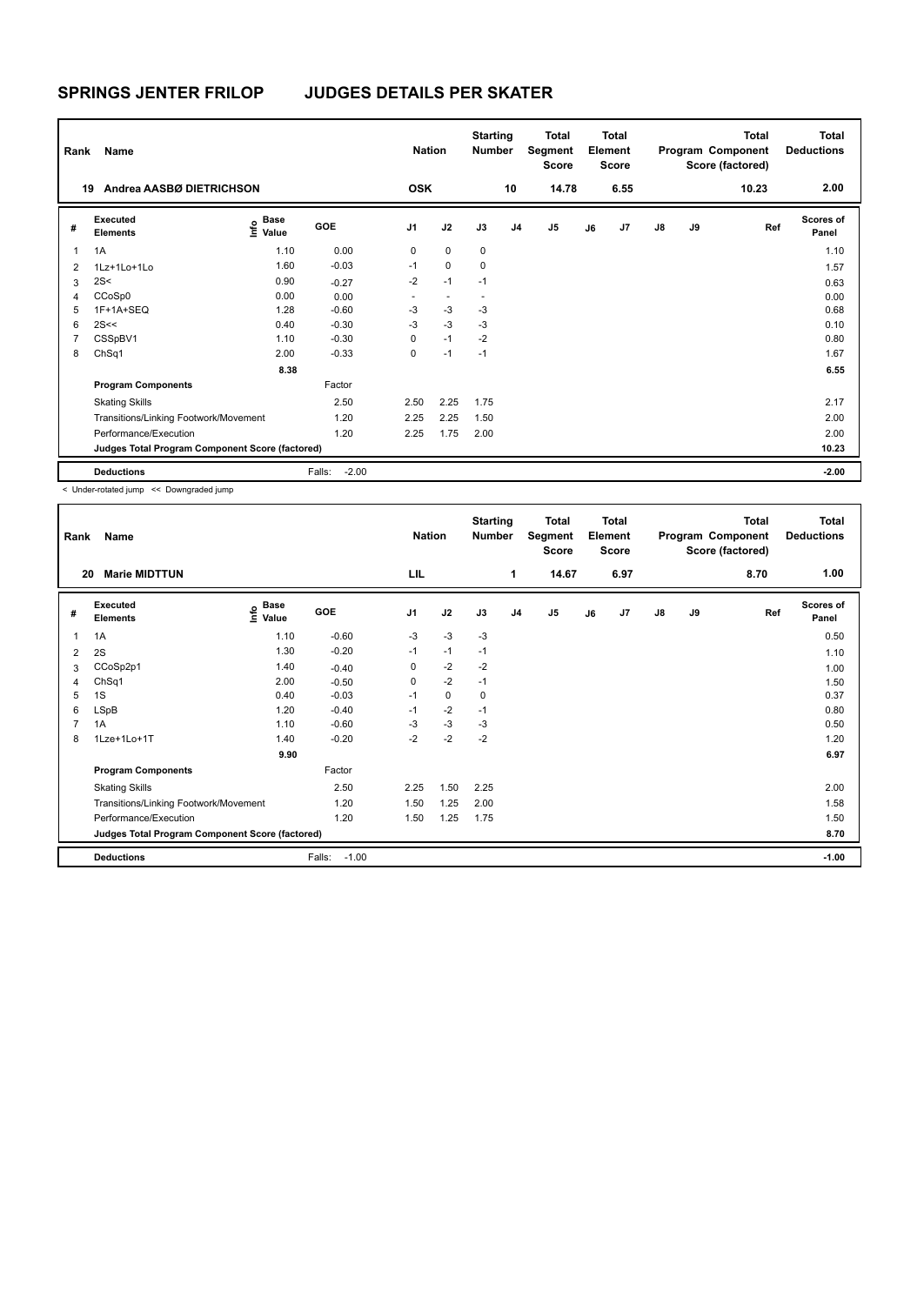| Rank<br>21     | Name<br><b>Marie Pryme HYSTAD</b>               |                                  |                   | <b>Nation</b><br><b>BKK</b> |             | <b>Starting</b><br><b>Number</b> | $\mathbf{2}$   | Total<br>Segment<br>Score<br>14.55 |    | <b>Total</b><br>Element<br>Score<br>7.67 |               |    | <b>Total</b><br>Program Component<br>Score (factored)<br>8.88 | Total<br><b>Deductions</b><br>2.00 |
|----------------|-------------------------------------------------|----------------------------------|-------------------|-----------------------------|-------------|----------------------------------|----------------|------------------------------------|----|------------------------------------------|---------------|----|---------------------------------------------------------------|------------------------------------|
|                |                                                 |                                  |                   |                             |             |                                  |                |                                    |    |                                          |               |    |                                                               |                                    |
| #              | Executed<br><b>Elements</b>                     | <b>Base</b><br>o Base<br>⊆ Value | GOE               | J <sub>1</sub>              | J2          | J3                               | J <sub>4</sub> | J <sub>5</sub>                     | J6 | J7                                       | $\mathsf{J}8$ | J9 | Ref                                                           | <b>Scores of</b><br>Panel          |
| 1              | 1A                                              | 1.10                             | 0.00              | 0                           | $\mathbf 0$ | 0                                |                |                                    |    |                                          |               |    |                                                               | 1.10                               |
| $\overline{2}$ | $2S+SEQ$                                        | 1.04                             | $-0.60$           | $-3$                        | $-3$        | $-3$                             |                |                                    |    |                                          |               |    |                                                               | 0.44                               |
| 3              | 2Lo<<+SEQ                                       | 0.40                             | $-0.30$           | $-3$                        | $-3$        | $-3$                             |                |                                    |    |                                          |               |    |                                                               | 0.10                               |
| 4              | 2S                                              | 1.30                             | $-0.60$           | $-3$                        | $-3$        | $-3$                             |                |                                    |    |                                          |               |    |                                                               | 0.70                               |
| 5              | SSpB                                            | 1.10                             | 0.00              | 0                           | $\mathbf 0$ | 0                                |                |                                    |    |                                          |               |    |                                                               | 1.10                               |
| 6              | 1F                                              | 0.50                             | 0.00              | 0                           | $\mathbf 0$ | $\mathbf 0$                      |                |                                    |    |                                          |               |    |                                                               | 0.50                               |
| 7              | ChSq1                                           | 2.00                             | $-0.67$           | $-2$                        | $-1$        | $-1$                             |                |                                    |    |                                          |               |    |                                                               | 1.33                               |
| 8              | CCoSp3p2                                        | 2.50                             | $-0.10$           | 0                           | $-1$        | 0                                |                |                                    |    |                                          |               |    |                                                               | 2.40                               |
|                |                                                 | 9.94                             |                   |                             |             |                                  |                |                                    |    |                                          |               |    |                                                               | 7.67                               |
|                | <b>Program Components</b>                       |                                  | Factor            |                             |             |                                  |                |                                    |    |                                          |               |    |                                                               |                                    |
|                | <b>Skating Skills</b>                           |                                  | 2.50              | 2.25                        | 1.25        | 1.75                             |                |                                    |    |                                          |               |    |                                                               | 1.75                               |
|                | Transitions/Linking Footwork/Movement           |                                  | 1.20              | 2.00                        | 1.75        | 2.00                             |                |                                    |    |                                          |               |    |                                                               | 1.92                               |
|                | Performance/Execution                           |                                  | 1.20              | 2.50                        | 1.00        | 2.00                             |                |                                    |    |                                          |               |    |                                                               | 1.83                               |
|                | Judges Total Program Component Score (factored) |                                  |                   |                             |             |                                  |                |                                    |    |                                          |               |    |                                                               | 8.88                               |
|                | <b>Deductions</b>                               |                                  | $-2.00$<br>Falls: |                             |             |                                  |                |                                    |    |                                          |               |    |                                                               | $-2.00$                            |

<< Downgraded jump

| Rank           | Name                                            |                                             |                   | <b>Nation</b>            |                          | <b>Starting</b><br><b>Number</b> |                | <b>Total</b><br>Segment<br><b>Score</b> |    | <b>Total</b><br>Element<br><b>Score</b> |               |    | <b>Total</b><br>Program Component<br>Score (factored) | Total<br><b>Deductions</b> |
|----------------|-------------------------------------------------|---------------------------------------------|-------------------|--------------------------|--------------------------|----------------------------------|----------------|-----------------------------------------|----|-----------------------------------------|---------------|----|-------------------------------------------------------|----------------------------|
| 22             | <b>Sofie ISAKSEN</b>                            |                                             |                   | <b>TSK</b>               |                          |                                  | 8              | 13.98                                   |    | 5.23                                    |               |    | 10.75                                                 | 2.00                       |
| #              | Executed<br><b>Elements</b>                     | <b>Base</b><br>e <sup>Base</sup><br>⊆ Value | GOE               | J <sub>1</sub>           | J2                       | J3                               | J <sub>4</sub> | J <sub>5</sub>                          | J6 | J7                                      | $\mathsf{J}8$ | J9 | Ref                                                   | <b>Scores of</b><br>Panel  |
| 1              | 1A                                              | 1.10                                        | $-0.47$           | $-2$                     | $-3$                     | $-2$                             |                |                                         |    |                                         |               |    |                                                       | 0.63                       |
| 2              | 2S                                              | 1.30                                        | $-0.60$           | $-3$                     | -3                       | $-3$                             |                |                                         |    |                                         |               |    |                                                       | 0.70                       |
| 3              | CcoSp0                                          | 0.00                                        | 0.00              | $\overline{\phantom{a}}$ | $\overline{\phantom{a}}$ | $\overline{\phantom{a}}$         |                |                                         |    |                                         |               |    |                                                       | 0.00                       |
| 4              | ChSq1                                           | 2.00                                        | $-0.17$           | 0                        | $-1$                     | 0                                |                |                                         |    |                                         |               |    |                                                       | 1.83                       |
| 5              | SSp0                                            | 0.00                                        | 0.00              | ٠                        | $\overline{\phantom{a}}$ |                                  |                |                                         |    |                                         |               |    |                                                       | 0.00                       |
| 6              | $1Lz+1T$                                        | 1.00                                        | 0.00              | 0                        | $\mathbf 0$              | 0                                |                |                                         |    |                                         |               |    |                                                       | 1.00                       |
| $\overline{7}$ | 1F                                              | 0.50                                        | 0.07              |                          | $\mathbf 0$              | 0                                |                |                                         |    |                                         |               |    |                                                       | 0.57                       |
| 8              | 1A                                              | 1.10                                        | $-0.60$           | $-3$                     | $-3$                     | -3                               |                |                                         |    |                                         |               |    |                                                       | 0.50                       |
|                |                                                 | 7.00                                        |                   |                          |                          |                                  |                |                                         |    |                                         |               |    |                                                       | 5.23                       |
|                | <b>Program Components</b>                       |                                             | Factor            |                          |                          |                                  |                |                                         |    |                                         |               |    |                                                       |                            |
|                | <b>Skating Skills</b>                           |                                             | 2.50              | 2.00                     | 2.50                     | 2.75                             |                |                                         |    |                                         |               |    |                                                       | 2.42                       |
|                | Transitions/Linking Footwork/Movement           |                                             | 1.20              | 1.50                     | 2.00                     | 2.75                             |                |                                         |    |                                         |               |    |                                                       | 2.08                       |
|                | Performance/Execution                           |                                             | 1.20              | 2.00                     | 1.25                     | 2.25                             |                |                                         |    |                                         |               |    |                                                       | 1.83                       |
|                | Judges Total Program Component Score (factored) |                                             |                   |                          |                          |                                  |                |                                         |    |                                         |               |    |                                                       | 10.75                      |
|                | <b>Deductions</b>                               |                                             | $-2.00$<br>Falls: |                          |                          |                                  |                |                                         |    |                                         |               |    |                                                       | $-2.00$                    |